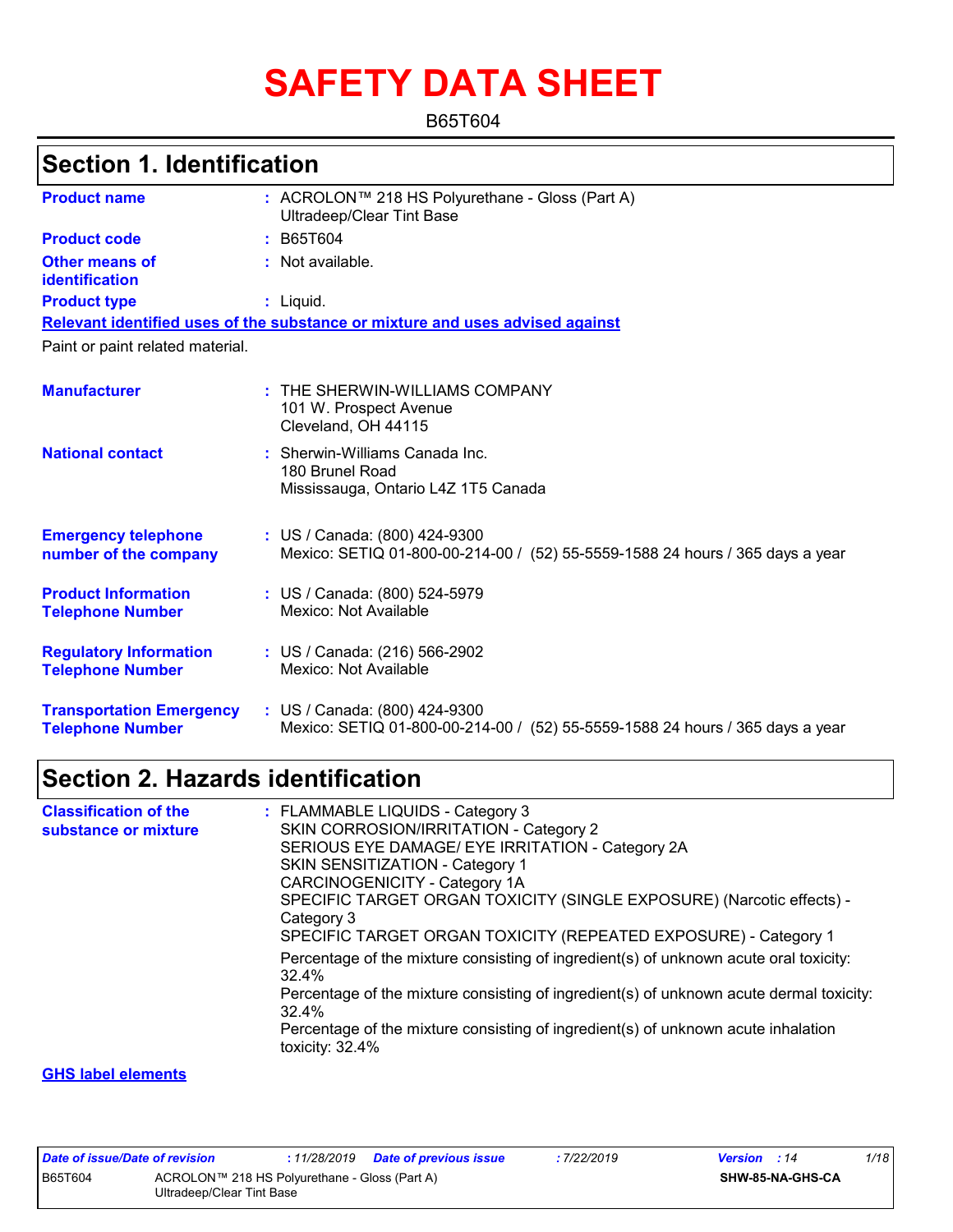## **Section 2. Hazards identification**

| <b>Hazard pictograms</b>                   |                                                                                                                                                                                                                                                                                                                                                                                                                                                                                                                                                                                                                                                                                                                                                                                                                                                                                                                                                                                                                                                                                                                                                                           |
|--------------------------------------------|---------------------------------------------------------------------------------------------------------------------------------------------------------------------------------------------------------------------------------------------------------------------------------------------------------------------------------------------------------------------------------------------------------------------------------------------------------------------------------------------------------------------------------------------------------------------------------------------------------------------------------------------------------------------------------------------------------------------------------------------------------------------------------------------------------------------------------------------------------------------------------------------------------------------------------------------------------------------------------------------------------------------------------------------------------------------------------------------------------------------------------------------------------------------------|
| <b>Signal word</b>                         | : Danger                                                                                                                                                                                                                                                                                                                                                                                                                                                                                                                                                                                                                                                                                                                                                                                                                                                                                                                                                                                                                                                                                                                                                                  |
| <b>Hazard statements</b>                   | : Flammable liquid and vapor.<br>Causes serious eye irritation.<br>Causes skin irritation.<br>May cause an allergic skin reaction.<br>May cause cancer.<br>May cause drowsiness or dizziness.<br>Causes damage to organs through prolonged or repeated exposure.                                                                                                                                                                                                                                                                                                                                                                                                                                                                                                                                                                                                                                                                                                                                                                                                                                                                                                          |
| <b>Precautionary statements</b>            |                                                                                                                                                                                                                                                                                                                                                                                                                                                                                                                                                                                                                                                                                                                                                                                                                                                                                                                                                                                                                                                                                                                                                                           |
| <b>Prevention</b>                          | : Obtain special instructions before use. Do not handle until all safety precautions have<br>been read and understood. Wear protective gloves. Wear eye or face protection.<br>Wear protective clothing. Keep away from heat, hot surfaces, sparks, open flames and<br>other ignition sources. No smoking. Use explosion-proof electrical, ventilating, lighting<br>and all material-handling equipment. Use only non-sparking tools. Take precautionary<br>measures against static discharge. Keep container tightly closed. Use only outdoors or<br>in a well-ventilated area. Do not breathe vapor. Do not eat, drink or smoke when using<br>this product. Wash hands thoroughly after handling. Contaminated work clothing must<br>not be allowed out of the workplace.                                                                                                                                                                                                                                                                                                                                                                                               |
| <b>Response</b>                            | : Get medical attention if you feel unwell. IF exposed or concerned: Get medical<br>attention. IF INHALED: Remove person to fresh air and keep comfortable for breathing.<br>Call a POISON CENTER or physician if you feel unwell. IF ON SKIN (or hair): Take off<br>immediately all contaminated clothing. Rinse skin with water or shower. IF ON SKIN:<br>Wash with plenty of soap and water. Wash contaminated clothing before reuse. If skin<br>irritation or rash occurs: Get medical attention. IF IN EYES: Rinse cautiously with<br>water for several minutes. Remove contact lenses, if present and easy to do. Continue<br>rinsing. If eye irritation persists: Get medical attention.                                                                                                                                                                                                                                                                                                                                                                                                                                                                           |
| <b>Storage</b>                             | : Store locked up. Store in a well-ventilated place. Keep cool.                                                                                                                                                                                                                                                                                                                                                                                                                                                                                                                                                                                                                                                                                                                                                                                                                                                                                                                                                                                                                                                                                                           |
| <b>Disposal</b>                            | : Dispose of contents and container in accordance with all local, regional, national and<br>international regulations.                                                                                                                                                                                                                                                                                                                                                                                                                                                                                                                                                                                                                                                                                                                                                                                                                                                                                                                                                                                                                                                    |
| <b>Supplemental label</b><br>elements      | DELAYED EFFECTS FROM LONG TERM OVEREXPOSURE. Contains solvents which<br>can cause permanent brain and nervous system damage. Intentional misuse by<br>deliberately concentrating and inhaling the contents can be harmful or fatal. WARNING:<br>This product contains chemicals known to the State of California to cause cancer and<br>birth defects or other reproductive harm. FOR INDUSTRIAL USE ONLY. This product<br>must be mixed with other components before use. Before opening the packages, READ<br>AND FOLLOW WARNING LABELS ON ALL COMPONENTS. Adequate ventilation<br>required when sanding or abrading the dried film. If Adequate ventilation cannot be<br>provided wear an approved particulate respirator (NIOSH approved). Follow respirator<br>manufacturer's directions for respirator use. DELAYED EFFECTS FROM LONG TERM<br>OVEREXPOSURE. Abrading or sanding of the dry film may release Crystalline Silica<br>which has been shown to cause lung damage and cancer under long term exposure.<br>Please refer to the SDS for additional information. Keep out of reach of children. Do not<br>transfer contents to other containers for storage. |
| <b>Hazards not otherwise</b><br>classified | : None known.                                                                                                                                                                                                                                                                                                                                                                                                                                                                                                                                                                                                                                                                                                                                                                                                                                                                                                                                                                                                                                                                                                                                                             |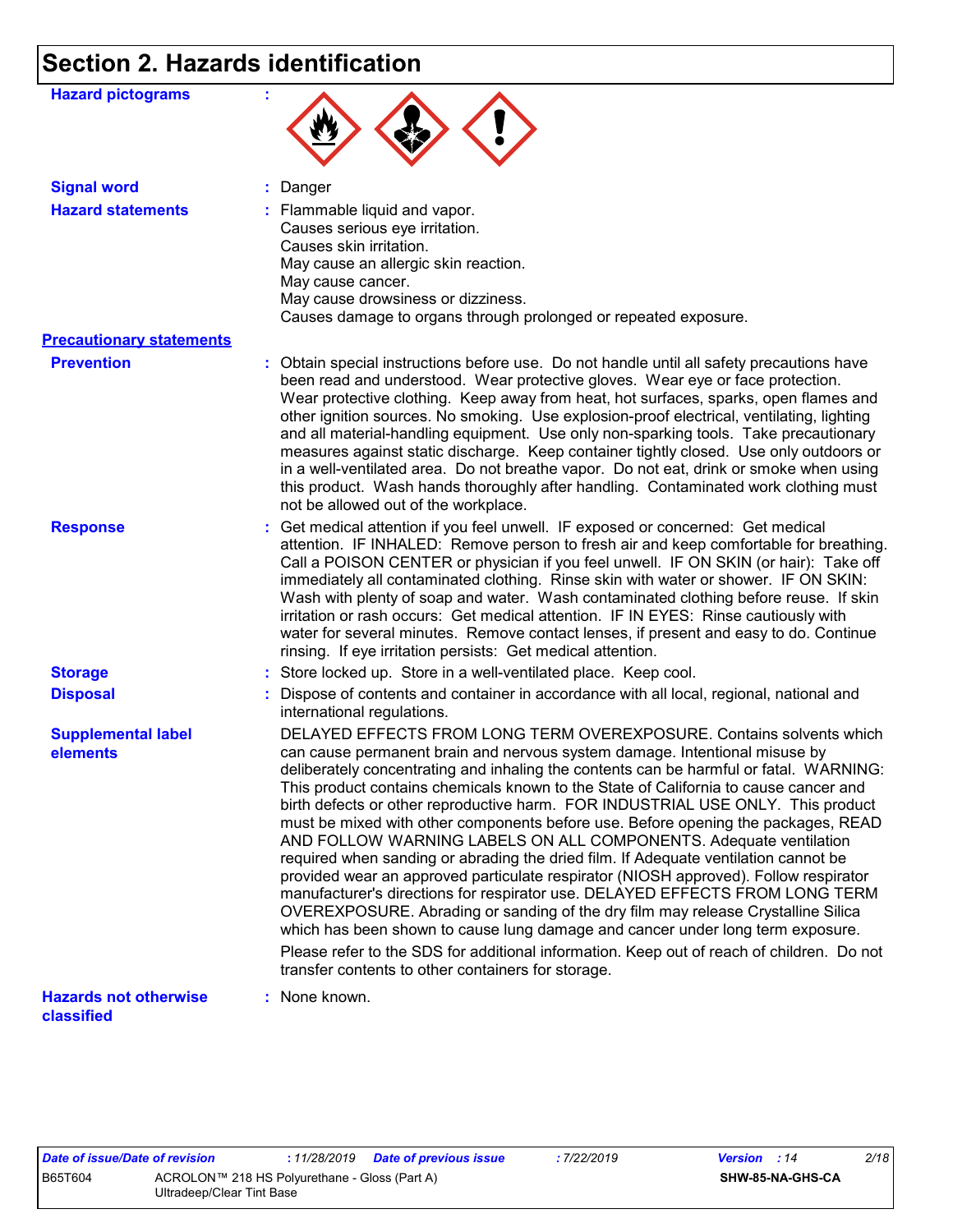## **Section 3. Composition/information on ingredients**

#### **Substance/mixture**

- **:** Mixture
- **Other means of identification**
- 
- **:** Not available.

#### **CAS number/other identifiers**

| <b>Ingredient name</b>                | % by weight | <b>CAS number</b> |
|---------------------------------------|-------------|-------------------|
| Crystalline Silica, respirable powder | 31.07       | 14808-60-7        |
| n-Butyl Acetate                       | 9.35        | 123-86-4          |
| 2-methoxy-1-methylethyl acetate       | 6.52        | 108-65-6          |
| Methyl Ethyl Ketone                   | 3.36        | 78-93-3           |
| Xylene, mixed isomers                 | 2.41        | 1330-20-7         |
| Heavy Aromatic Naphtha                | 1.33        | 64742-94-5        |
| Ethylbenzene                          | 0.43        | $100 - 41 - 4$    |
| <b>Heavy Aliphatic Solvent</b>        | 0.33        | 64742-82-1        |
| Med. Aliphatic Hydrocarbon Solvent    | 0.27        | 64742-88-7        |
| Bis(pentamethyl-4-piperidyl)sebacate  | 0.23        | 41556-26-7        |
| Naphthalene                           | 0.2         | 91-20-3           |
| UV Light Absorber                     | 0.13        | 104810-48-2       |
| Benzotriazole Hydroxyphenyl Polymer   | 0.11        | 104810-47-1       |

Any concentration shown as a range is to protect confidentiality or is due to batch variation.

**There are no additional ingredients present which, within the current knowledge of the supplier and in the concentrations applicable, are classified as hazardous to health and hence require reporting in this section.**

**Occupational exposure limits, if available, are listed in Section 8.**

### **Section 4. First aid measures**

#### **Description of necessary first aid measures**

| <b>Eye contact</b>  | : Immediately flush eyes with plenty of water, occasionally lifting the upper and lower<br>eyelids. Check for and remove any contact lenses. Continue to rinse for at least 10<br>minutes. Get medical attention.                                                                                                                                                                                                                                                                                                                                                                                                                                                                                                                                                                                                             |
|---------------------|-------------------------------------------------------------------------------------------------------------------------------------------------------------------------------------------------------------------------------------------------------------------------------------------------------------------------------------------------------------------------------------------------------------------------------------------------------------------------------------------------------------------------------------------------------------------------------------------------------------------------------------------------------------------------------------------------------------------------------------------------------------------------------------------------------------------------------|
| <b>Inhalation</b>   | : Remove victim to fresh air and keep at rest in a position comfortable for breathing. If it<br>is suspected that fumes are still present, the rescuer should wear an appropriate mask<br>or self-contained breathing apparatus. If not breathing, if breathing is irregular or if<br>respiratory arrest occurs, provide artificial respiration or oxygen by trained personnel. It<br>may be dangerous to the person providing aid to give mouth-to-mouth resuscitation.<br>Get medical attention. If necessary, call a poison center or physician. If unconscious,<br>place in recovery position and get medical attention immediately. Maintain an open<br>airway. Loosen tight clothing such as a collar, tie, belt or waistband.                                                                                          |
| <b>Skin contact</b> | : Wash with plenty of soap and water. Remove contaminated clothing and shoes. Wash<br>contaminated clothing thoroughly with water before removing it, or wear gloves.<br>Continue to rinse for at least 10 minutes. Get medical attention. In the event of any<br>complaints or symptoms, avoid further exposure. Wash clothing before reuse. Clean<br>shoes thoroughly before reuse.                                                                                                                                                                                                                                                                                                                                                                                                                                         |
| <b>Ingestion</b>    | : Wash out mouth with water. Remove dentures if any. Remove victim to fresh air and<br>keep at rest in a position comfortable for breathing. If material has been swallowed and<br>the exposed person is conscious, give small quantities of water to drink. Stop if the<br>exposed person feels sick as vomiting may be dangerous. Do not induce vomiting<br>unless directed to do so by medical personnel. If vomiting occurs, the head should be<br>kept low so that vomit does not enter the lungs. Get medical attention. If necessary,<br>call a poison center or physician. Never give anything by mouth to an unconscious<br>person. If unconscious, place in recovery position and get medical attention<br>immediately. Maintain an open airway. Loosen tight clothing such as a collar, tie, belt<br>or waistband. |

|                                                                 | Date of issue/Date of revision | : 11/28/2019  Date of previous issue | : 7/22/2019      | <b>Version</b> : 14 | 3/18 |
|-----------------------------------------------------------------|--------------------------------|--------------------------------------|------------------|---------------------|------|
| <b>B65T604</b><br>ACROLON™ 218 HS Polyurethane - Gloss (Part A) |                                |                                      | SHW-85-NA-GHS-CA |                     |      |
|                                                                 | Ultradeep/Clear Tint Base      |                                      |                  |                     |      |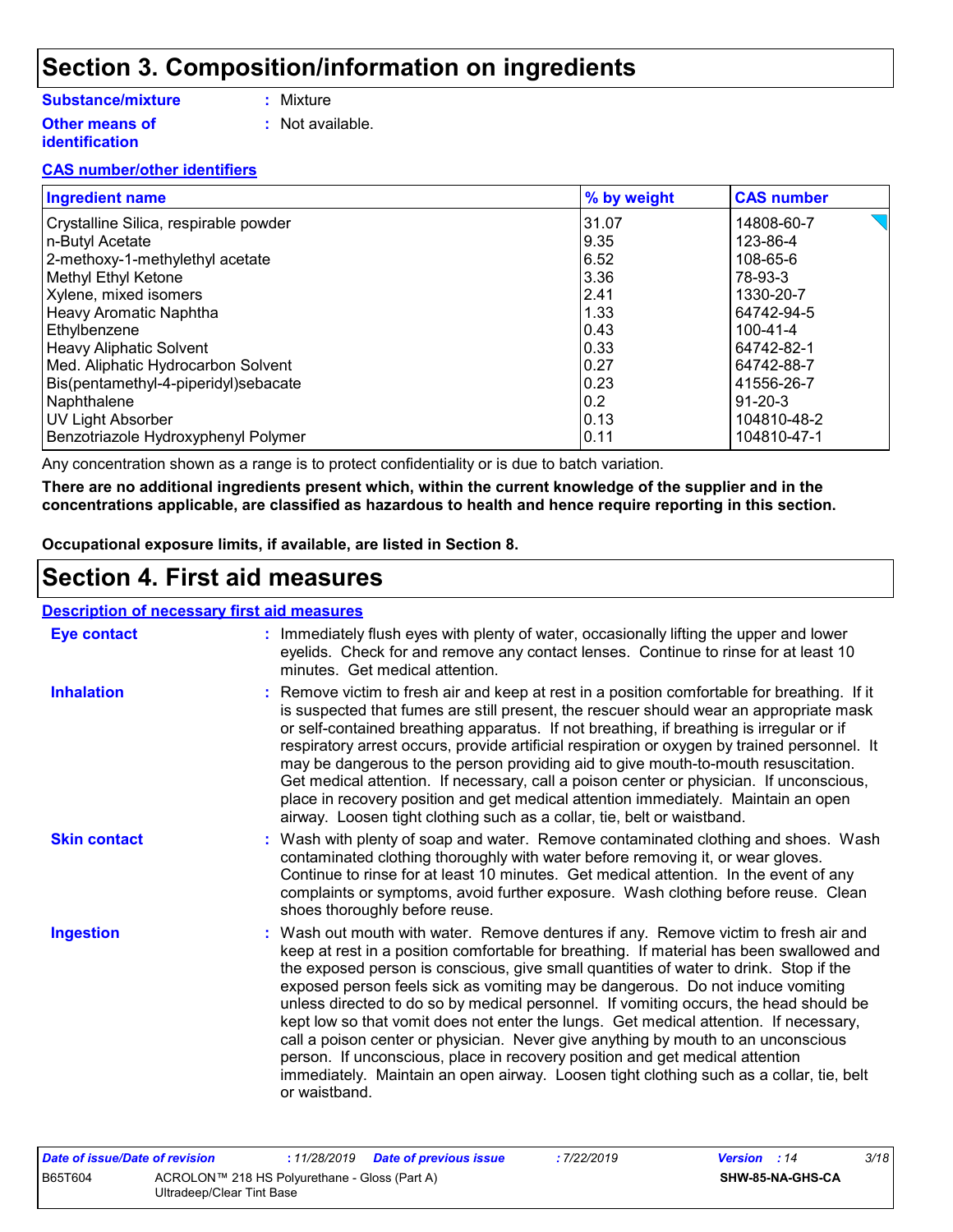## **Section 4. First aid measures**

| Most important symptoms/effects, acute and delayed |                                                                                                                                                                                                                                                                                                                                                                                                                 |  |  |  |
|----------------------------------------------------|-----------------------------------------------------------------------------------------------------------------------------------------------------------------------------------------------------------------------------------------------------------------------------------------------------------------------------------------------------------------------------------------------------------------|--|--|--|
| <b>Potential acute health effects</b>              |                                                                                                                                                                                                                                                                                                                                                                                                                 |  |  |  |
| <b>Eye contact</b>                                 | : Causes serious eye irritation.                                                                                                                                                                                                                                                                                                                                                                                |  |  |  |
| <b>Inhalation</b>                                  | : Can cause central nervous system (CNS) depression. May cause drowsiness or<br>dizziness.                                                                                                                                                                                                                                                                                                                      |  |  |  |
| <b>Skin contact</b>                                | : Causes skin irritation. May cause an allergic skin reaction.                                                                                                                                                                                                                                                                                                                                                  |  |  |  |
| <b>Ingestion</b>                                   | : Can cause central nervous system (CNS) depression.                                                                                                                                                                                                                                                                                                                                                            |  |  |  |
| <b>Over-exposure signs/symptoms</b>                |                                                                                                                                                                                                                                                                                                                                                                                                                 |  |  |  |
| <b>Eye contact</b>                                 | : Adverse symptoms may include the following:<br>pain or irritation<br>watering<br>redness                                                                                                                                                                                                                                                                                                                      |  |  |  |
| <b>Inhalation</b>                                  | : Adverse symptoms may include the following:<br>nausea or vomiting<br>headache<br>drowsiness/fatigue<br>dizziness/vertigo<br>unconsciousness                                                                                                                                                                                                                                                                   |  |  |  |
| <b>Skin contact</b>                                | : Adverse symptoms may include the following:<br>irritation<br>redness                                                                                                                                                                                                                                                                                                                                          |  |  |  |
| <b>Ingestion</b>                                   | : No specific data.                                                                                                                                                                                                                                                                                                                                                                                             |  |  |  |
|                                                    | <b>Indication of immediate medical attention and special treatment needed, if necessary</b>                                                                                                                                                                                                                                                                                                                     |  |  |  |
| <b>Notes to physician</b>                          | : Treat symptomatically. Contact poison treatment specialist immediately if large<br>quantities have been ingested or inhaled.                                                                                                                                                                                                                                                                                  |  |  |  |
| <b>Specific treatments</b>                         | : No specific treatment.                                                                                                                                                                                                                                                                                                                                                                                        |  |  |  |
| <b>Protection of first-aiders</b>                  | : No action shall be taken involving any personal risk or without suitable training. If it is<br>suspected that fumes are still present, the rescuer should wear an appropriate mask or<br>self-contained breathing apparatus. It may be dangerous to the person providing aid to<br>give mouth-to-mouth resuscitation. Wash contaminated clothing thoroughly with water<br>before removing it, or wear gloves. |  |  |  |

**See toxicological information (Section 11)**

## **Section 5. Fire-fighting measures**

| <b>Extinguishing media</b>                           |                                                                                                                                                                                                                                                                                                                                                                                                                          |
|------------------------------------------------------|--------------------------------------------------------------------------------------------------------------------------------------------------------------------------------------------------------------------------------------------------------------------------------------------------------------------------------------------------------------------------------------------------------------------------|
| <b>Suitable extinguishing</b><br>media               | : Use dry chemical, $CO2$ , water spray (fog) or foam.                                                                                                                                                                                                                                                                                                                                                                   |
| <b>Unsuitable extinguishing</b><br>media             | : Do not use water jet.                                                                                                                                                                                                                                                                                                                                                                                                  |
| <b>Specific hazards arising</b><br>from the chemical | : Flammable liquid and vapor. Runoff to sewer may create fire or explosion hazard. In a<br>fire or if heated, a pressure increase will occur and the container may burst, with the risk<br>of a subsequent explosion. The vapor/gas is heavier than air and will spread along the<br>ground. Vapors may accumulate in low or confined areas or travel a considerable<br>distance to a source of ignition and flash back. |
| <b>Hazardous thermal</b><br>decomposition products   | Decomposition products may include the following materials:<br>carbon dioxide<br>carbon monoxide<br>metal oxide/oxides                                                                                                                                                                                                                                                                                                   |

| Date of issue/Date of revision |                                                                            |  | : 11/28/2019 Date of previous issue | : 7/22/2019      | <b>Version</b> : 14 | 4/18 |
|--------------------------------|----------------------------------------------------------------------------|--|-------------------------------------|------------------|---------------------|------|
| <b>B65T604</b>                 | ACROLON™ 218 HS Polyurethane - Gloss (Part A)<br>Ultradeep/Clear Tint Base |  |                                     | SHW-85-NA-GHS-CA |                     |      |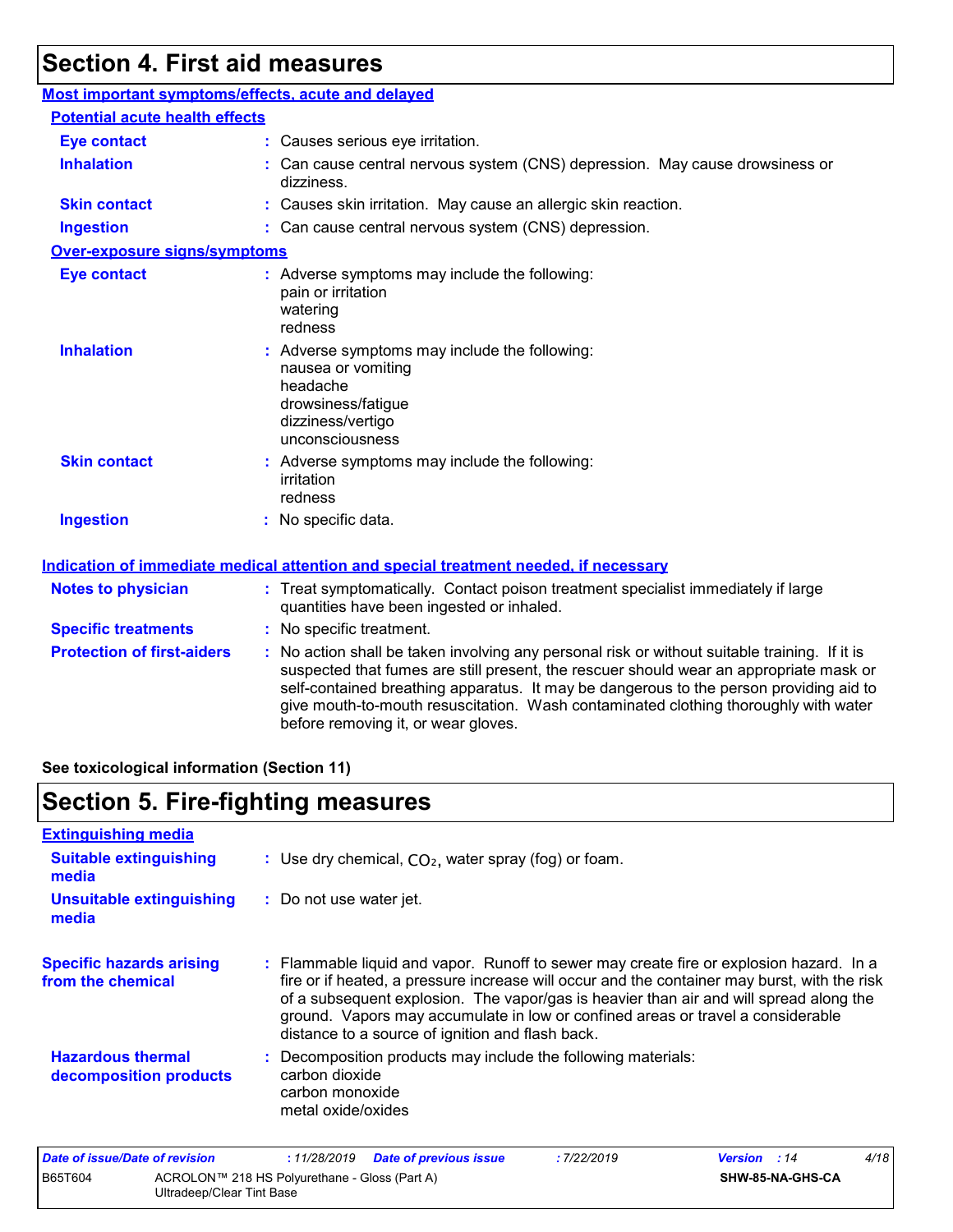## **Section 5. Fire-fighting measures**

| <b>Special protective actions</b><br>for fire-fighters | : Promptly isolate the scene by removing all persons from the vicinity of the incident if<br>there is a fire. No action shall be taken involving any personal risk or without suitable<br>training. Move containers from fire area if this can be done without risk. Use water<br>spray to keep fire-exposed containers cool. |
|--------------------------------------------------------|-------------------------------------------------------------------------------------------------------------------------------------------------------------------------------------------------------------------------------------------------------------------------------------------------------------------------------|
| <b>Special protective</b>                              | : Fire-fighters should wear appropriate protective equipment and self-contained breathing                                                                                                                                                                                                                                     |
| equipment for fire-fighters                            | apparatus (SCBA) with a full face-piece operated in positive pressure mode.                                                                                                                                                                                                                                                   |

### **Section 6. Accidental release measures**

|                                                       | Personal precautions, protective equipment and emergency procedures                                                                                                                                                                                                                                                                                                                                                                                                                                                                                                                                                                                                                                                                                                  |
|-------------------------------------------------------|----------------------------------------------------------------------------------------------------------------------------------------------------------------------------------------------------------------------------------------------------------------------------------------------------------------------------------------------------------------------------------------------------------------------------------------------------------------------------------------------------------------------------------------------------------------------------------------------------------------------------------------------------------------------------------------------------------------------------------------------------------------------|
| For non-emergency<br>personnel                        | : No action shall be taken involving any personal risk or without suitable training.<br>Evacuate surrounding areas. Keep unnecessary and unprotected personnel from<br>entering. Do not touch or walk through spilled material. Shut off all ignition sources.<br>No flares, smoking or flames in hazard area. Avoid breathing vapor or mist. Provide<br>adequate ventilation. Wear appropriate respirator when ventilation is inadequate. Put<br>on appropriate personal protective equipment.                                                                                                                                                                                                                                                                      |
|                                                       | For emergency responders : If specialized clothing is required to deal with the spillage, take note of any information in<br>Section 8 on suitable and unsuitable materials. See also the information in "For non-<br>emergency personnel".                                                                                                                                                                                                                                                                                                                                                                                                                                                                                                                          |
| <b>Environmental precautions</b>                      | : Avoid dispersal of spilled material and runoff and contact with soil, waterways, drains<br>and sewers. Inform the relevant authorities if the product has caused environmental<br>pollution (sewers, waterways, soil or air).                                                                                                                                                                                                                                                                                                                                                                                                                                                                                                                                      |
| Methods and materials for containment and cleaning up |                                                                                                                                                                                                                                                                                                                                                                                                                                                                                                                                                                                                                                                                                                                                                                      |
| <b>Small spill</b>                                    | : Stop leak if without risk. Move containers from spill area. Use spark-proof tools and<br>explosion-proof equipment. Dilute with water and mop up if water-soluble. Alternatively,<br>or if water-insoluble, absorb with an inert dry material and place in an appropriate waste<br>disposal container. Dispose of via a licensed waste disposal contractor.                                                                                                                                                                                                                                                                                                                                                                                                        |
| <b>Large spill</b>                                    | : Stop leak if without risk. Move containers from spill area. Use spark-proof tools and<br>explosion-proof equipment. Approach release from upwind. Prevent entry into sewers,<br>water courses, basements or confined areas. Wash spillages into an effluent treatment<br>plant or proceed as follows. Contain and collect spillage with non-combustible,<br>absorbent material e.g. sand, earth, vermiculite or diatomaceous earth and place in<br>container for disposal according to local regulations (see Section 13). Dispose of via a<br>licensed waste disposal contractor. Contaminated absorbent material may pose the<br>same hazard as the spilled product. Note: see Section 1 for emergency contact<br>information and Section 13 for waste disposal. |

## **Section 7. Handling and storage**

#### **Precautions for safe handling**

| <b>Protective measures</b> | : Put on appropriate personal protective equipment (see Section 8). Persons with a<br>history of skin sensitization problems should not be employed in any process in which<br>this product is used. Avoid exposure - obtain special instructions before use. Do not<br>handle until all safety precautions have been read and understood. Do not get in eyes<br>or on skin or clothing. Do not breathe vapor or mist. Do not ingest. Use only with<br>adequate ventilation. Wear appropriate respirator when ventilation is inadequate. Do<br>not enter storage areas and confined spaces unless adequately ventilated. Keep in the<br>original container or an approved alternative made from a compatible material, kept<br>tightly closed when not in use. Store and use away from heat, sparks, open flame or<br>any other ignition source. Use explosion-proof electrical (ventilating, lighting and |
|----------------------------|------------------------------------------------------------------------------------------------------------------------------------------------------------------------------------------------------------------------------------------------------------------------------------------------------------------------------------------------------------------------------------------------------------------------------------------------------------------------------------------------------------------------------------------------------------------------------------------------------------------------------------------------------------------------------------------------------------------------------------------------------------------------------------------------------------------------------------------------------------------------------------------------------------|
|                            | material handling) equipment. Use only non-sparking tools. Take precautionary<br>measures against electrostatic discharges. Empty containers retain product residue<br>and can be hazardous. Do not reuse container.                                                                                                                                                                                                                                                                                                                                                                                                                                                                                                                                                                                                                                                                                       |

| Date of issue/Date of revision |                                                                            |  | : 11/28/2019  Date of previous issue | 7/22/2019 | <b>Version</b> : 14 | 5/18             |  |
|--------------------------------|----------------------------------------------------------------------------|--|--------------------------------------|-----------|---------------------|------------------|--|
| B65T604                        | ACROLON™ 218 HS Polyurethane - Gloss (Part A)<br>Ultradeep/Clear Tint Base |  |                                      |           |                     | SHW-85-NA-GHS-CA |  |
|                                |                                                                            |  |                                      |           |                     |                  |  |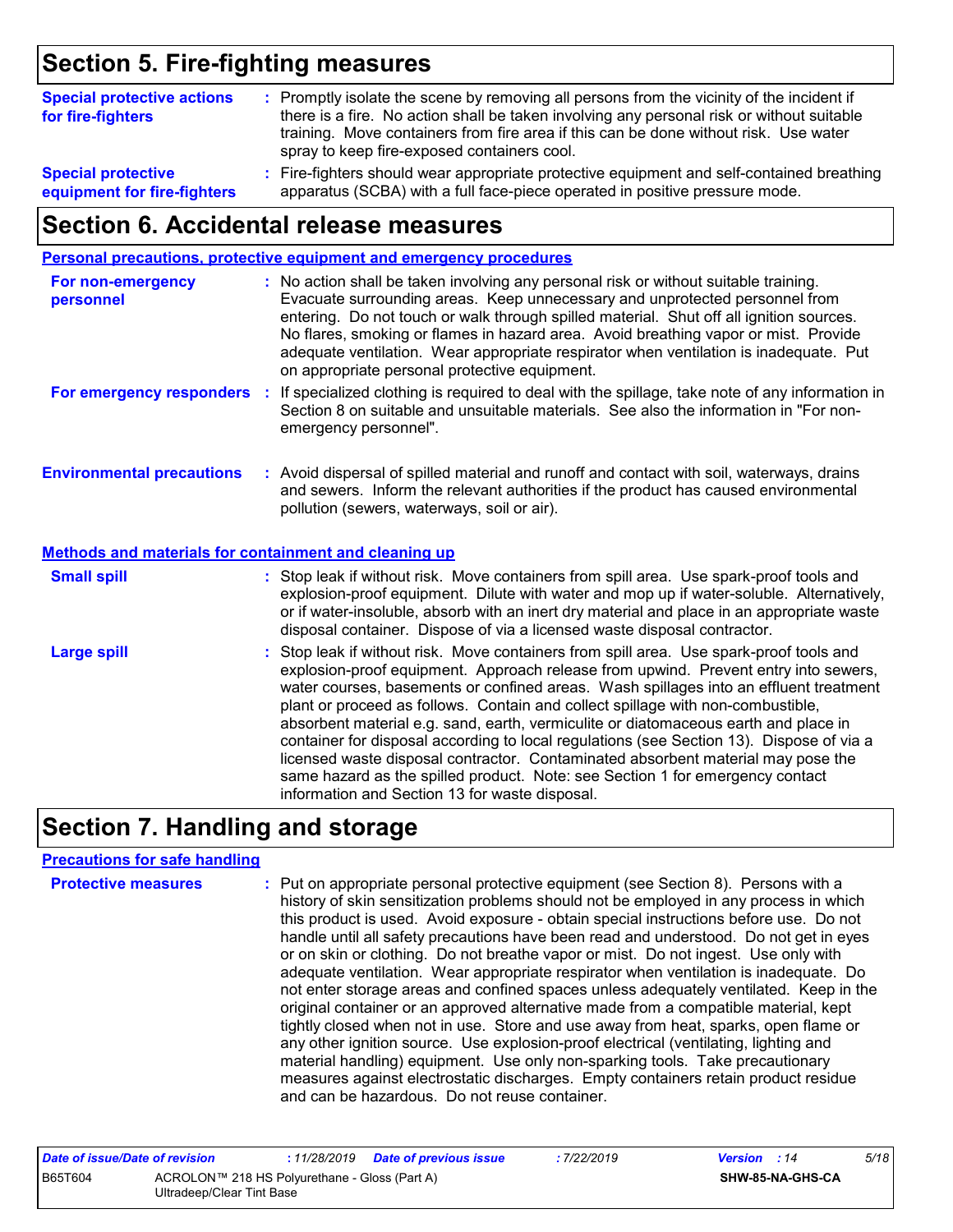## **Section 7. Handling and storage**

| <b>Advice on general</b><br>occupational hygiene                                 | : Eating, drinking and smoking should be prohibited in areas where this material is<br>handled, stored and processed. Workers should wash hands and face before eating,<br>drinking and smoking. Remove contaminated clothing and protective equipment before<br>entering eating areas. See also Section 8 for additional information on hygiene<br>measures.                                                                                                                                                                                                                                                                                                                                                          |
|----------------------------------------------------------------------------------|------------------------------------------------------------------------------------------------------------------------------------------------------------------------------------------------------------------------------------------------------------------------------------------------------------------------------------------------------------------------------------------------------------------------------------------------------------------------------------------------------------------------------------------------------------------------------------------------------------------------------------------------------------------------------------------------------------------------|
| <b>Conditions for safe storage,</b><br>including any<br><b>incompatibilities</b> | Store in accordance with local regulations. Store in a segregated and approved area.<br>÷.<br>Store in original container protected from direct sunlight in a dry, cool and well-ventilated<br>area, away from incompatible materials (see Section 10) and food and drink. Store<br>locked up. Eliminate all ignition sources. Separate from oxidizing materials. Keep<br>container tightly closed and sealed until ready for use. Containers that have been<br>opened must be carefully resealed and kept upright to prevent leakage. Do not store in<br>unlabeled containers. Use appropriate containment to avoid environmental<br>contamination. See Section 10 for incompatible materials before handling or use. |

## **Section 8. Exposure controls/personal protection**

#### **Control parameters**

### **Occupational exposure limits (OSHA United States)**

| <b>Ingredient name</b>                        | CAS#                          | <b>Exposure limits</b>                                                                                                                                                                                                                                                                                                                                                                                                                                                                         |
|-----------------------------------------------|-------------------------------|------------------------------------------------------------------------------------------------------------------------------------------------------------------------------------------------------------------------------------------------------------------------------------------------------------------------------------------------------------------------------------------------------------------------------------------------------------------------------------------------|
| Crystalline Silica, respirable powder         | 14808-60-7                    | OSHA PEL Z3 (United States, 6/2016).<br>TWA: 250 mppcf / (%SiO2+5) 8 hours. Form:<br>Respirable<br>TWA: 10 mg/m <sup>3</sup> / (%SiO2+2) 8 hours. Form:<br>Respirable<br>OSHA PEL (United States, 5/2018).<br>TWA: 50 µg/m <sup>3</sup> 8 hours. Form: Respirable<br>dust<br>ACGIH TLV (United States, 3/2019).<br>TWA: 0.025 mg/m <sup>3</sup> 8 hours. Form:<br>Respirable fraction<br>NIOSH REL (United States, 10/2016).<br>TWA: 0.05 mg/m <sup>3</sup> 10 hours. Form: respirable<br>dust |
| n-Butyl Acetate                               | 123-86-4                      | NIOSH REL (United States, 10/2016).<br>TWA: 150 ppm 10 hours.<br>TWA: 710 mg/m <sup>3</sup> 10 hours.<br>STEL: 200 ppm 15 minutes.<br>STEL: 950 mg/m <sup>3</sup> 15 minutes.<br>OSHA PEL (United States, 5/2018).<br>TWA: 150 ppm 8 hours.<br>TWA: 710 mg/m <sup>3</sup> 8 hours.<br>ACGIH TLV (United States, 3/2019).<br>STEL: 150 ppm 15 minutes.<br>TWA: 50 ppm 8 hours.                                                                                                                  |
| 2-methoxy-1-methylethyl acetate               | 108-65-6                      | AIHA WEEL (United States, 7/2018).<br>TWA: 50 ppm 8 hours.                                                                                                                                                                                                                                                                                                                                                                                                                                     |
| Methyl Ethyl Ketone                           | 78-93-3                       | ACGIH TLV (United States, 3/2019).<br>TWA: 200 ppm 8 hours.<br>TWA: 590 mg/m <sup>3</sup> 8 hours.<br>STEL: 300 ppm 15 minutes.<br>STEL: 885 mg/m <sup>3</sup> 15 minutes.<br>NIOSH REL (United States, 10/2016).<br>TWA: 200 ppm 10 hours.<br>TWA: 590 mg/m <sup>3</sup> 10 hours.<br>STEL: 300 ppm 15 minutes.                                                                                                                                                                               |
| Date of issue/Date of revision<br>:11/28/2019 | <b>Date of previous issue</b> | :7/22/2019<br><b>Version</b> : 14<br>6/18                                                                                                                                                                                                                                                                                                                                                                                                                                                      |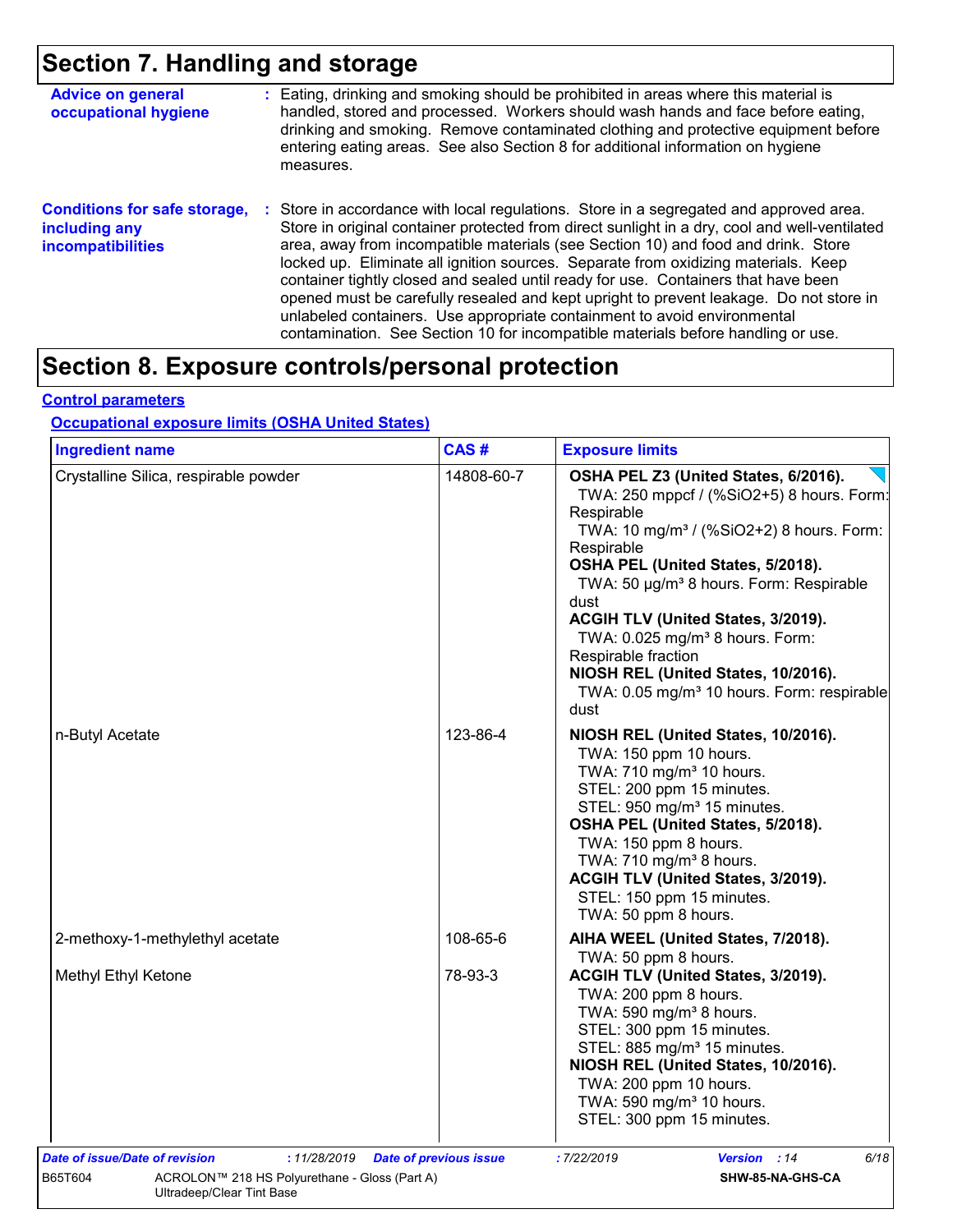| Xylene, mixed isomers                | 1330-20-7      | STEL: 885 mg/m <sup>3</sup> 15 minutes.<br>OSHA PEL (United States, 5/2018).<br>TWA: 200 ppm 8 hours.<br>TWA: 590 mg/m <sup>3</sup> 8 hours.<br>ACGIH TLV (United States, 3/2019).                                                        |
|--------------------------------------|----------------|-------------------------------------------------------------------------------------------------------------------------------------------------------------------------------------------------------------------------------------------|
|                                      |                | TWA: 100 ppm 8 hours.<br>TWA: 434 mg/m <sup>3</sup> 8 hours.<br>STEL: 150 ppm 15 minutes.<br>STEL: 651 mg/m <sup>3</sup> 15 minutes.<br>OSHA PEL (United States, 5/2018).<br>TWA: 100 ppm 8 hours.<br>TWA: 435 mg/m <sup>3</sup> 8 hours. |
| Heavy Aromatic Naphtha               | 64742-94-5     | None.                                                                                                                                                                                                                                     |
| Ethylbenzene                         | $100 - 41 - 4$ | ACGIH TLV (United States, 3/2019).                                                                                                                                                                                                        |
|                                      |                | TWA: 20 ppm 8 hours.                                                                                                                                                                                                                      |
|                                      |                | NIOSH REL (United States, 10/2016).                                                                                                                                                                                                       |
|                                      |                | TWA: 100 ppm 10 hours.<br>TWA: 435 mg/m <sup>3</sup> 10 hours.                                                                                                                                                                            |
|                                      |                | STEL: 125 ppm 15 minutes.                                                                                                                                                                                                                 |
|                                      |                | STEL: 545 mg/m <sup>3</sup> 15 minutes.                                                                                                                                                                                                   |
|                                      |                | OSHA PEL (United States, 5/2018).                                                                                                                                                                                                         |
|                                      |                | TWA: 100 ppm 8 hours.<br>TWA: 435 mg/m <sup>3</sup> 8 hours.                                                                                                                                                                              |
| <b>Heavy Aliphatic Solvent</b>       | 64742-82-1     | None.                                                                                                                                                                                                                                     |
| Med. Aliphatic Hydrocarbon Solvent   | 64742-88-7     | OSHA PEL (United States, 5/2018).                                                                                                                                                                                                         |
|                                      |                | TWA: 100 ppm 8 hours.<br>TWA: 400 mg/m <sup>3</sup> 8 hours.                                                                                                                                                                              |
| Bis(pentamethyl-4-piperidyl)sebacate | 41556-26-7     | None.                                                                                                                                                                                                                                     |
| Naphthalene                          | $91 - 20 - 3$  | ACGIH TLV (United States, 3/2019).                                                                                                                                                                                                        |
|                                      |                | Absorbed through skin.<br>TWA: 10 ppm 8 hours.                                                                                                                                                                                            |
|                                      |                | TWA: 52 mg/m <sup>3</sup> 8 hours.                                                                                                                                                                                                        |
|                                      |                | NIOSH REL (United States, 10/2016).                                                                                                                                                                                                       |
|                                      |                | TWA: 10 ppm 10 hours.                                                                                                                                                                                                                     |
|                                      |                | TWA: 50 mg/m <sup>3</sup> 10 hours.                                                                                                                                                                                                       |
|                                      |                | STEL: 15 ppm 15 minutes.<br>STEL: 75 mg/m <sup>3</sup> 15 minutes.                                                                                                                                                                        |
|                                      |                | OSHA PEL (United States, 5/2018).                                                                                                                                                                                                         |
|                                      |                | TWA: 10 ppm 8 hours.<br>TWA: 50 mg/m <sup>3</sup> 8 hours.                                                                                                                                                                                |
| <b>UV Light Absorber</b>             | 104810-48-2    | None.                                                                                                                                                                                                                                     |
| Benzotriazole Hydroxyphenyl Polymer  | 104810-47-1    | None.                                                                                                                                                                                                                                     |

#### **Occupational exposure limits (Canada)**

| <b>Ingredient name</b>                                                                                                                 | CAS#                          | <b>Exposure limits</b>                                  |                                                                                                                                                                                                                                                                                                                                             |      |
|----------------------------------------------------------------------------------------------------------------------------------------|-------------------------------|---------------------------------------------------------|---------------------------------------------------------------------------------------------------------------------------------------------------------------------------------------------------------------------------------------------------------------------------------------------------------------------------------------------|------|
| Quartz                                                                                                                                 | 14808-60-7                    | 5/2019).<br>Respirable<br>Respirable dust.<br>fraction. | CA British Columbia Provincial (Canada, $\setminus$<br>TWA: $0.025$ mg/m <sup>3</sup> 8 hours. Form:<br>CA Quebec Provincial (Canada, 1/2014).<br>TWAEV: 0.1 mg/m <sup>3</sup> 8 hours. Form:<br>CA Ontario Provincial (Canada, 1/2018).<br>TWA: 0.1 mg/m <sup>3</sup> 8 hours. Form: Respirable<br>CA Alberta Provincial (Canada, 6/2018). |      |
| Date of issue/Date of revision<br>:11/28/2019<br>B65T604<br>ACROLON™ 218 HS Polyurethane - Gloss (Part A)<br>Ultradeep/Clear Tint Base | <b>Date of previous issue</b> | : 7/22/2019                                             | <b>Version</b> : 14<br>SHW-85-NA-GHS-CA                                                                                                                                                                                                                                                                                                     | 7/18 |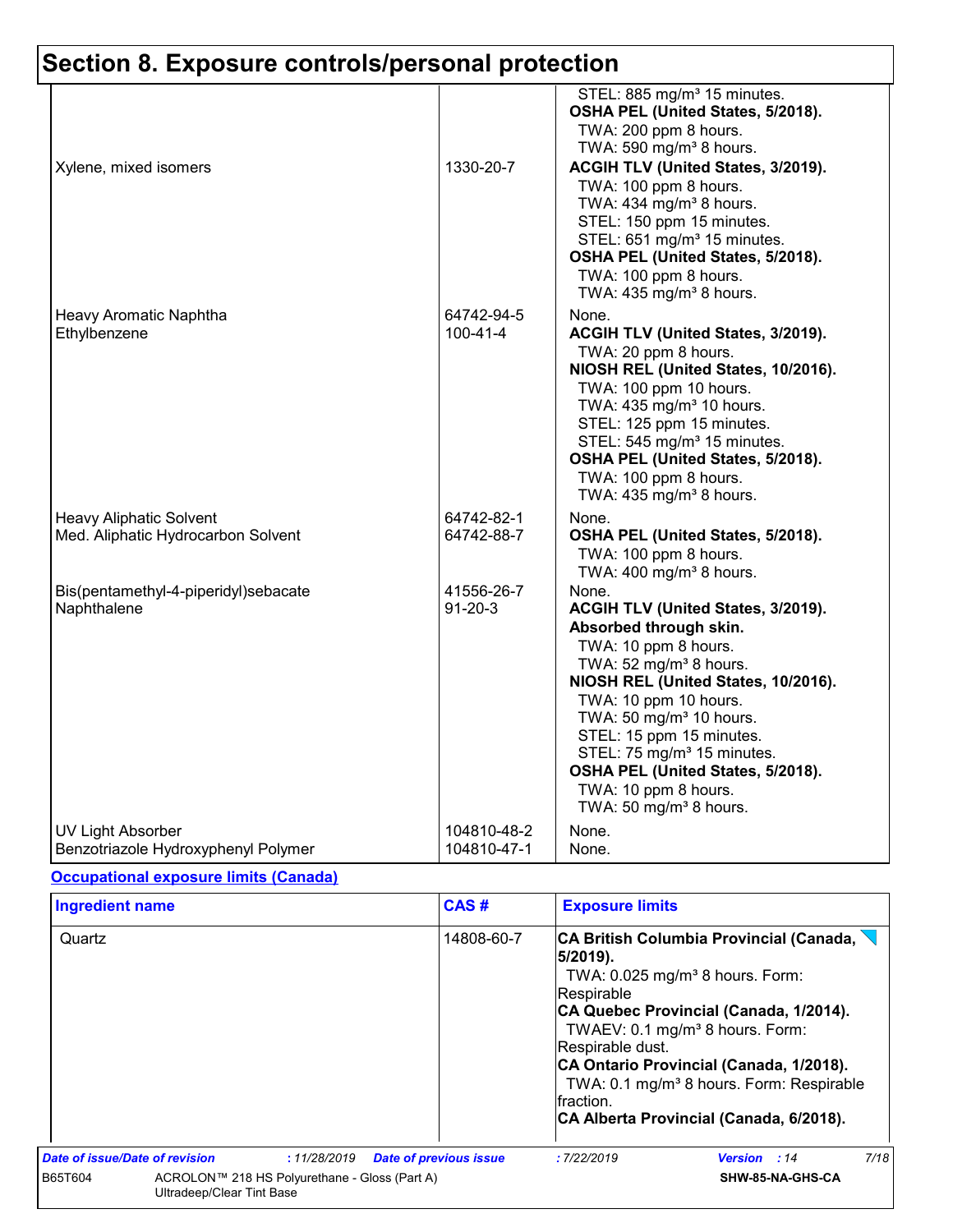|                      |           | 8 hrs OEL: 0.025 mg/m <sup>3</sup> 8 hours. Form:<br>Respirable particulate<br><b>CA Saskatchewan Provincial (Canada,</b><br>7/2013).<br>TWA: 0.05 mg/m <sup>3</sup> 8 hours. Form: respirable<br>Ifraction                                                                                                                                                                                                                                                                                                                                                                                                                                                                                                        |
|----------------------|-----------|--------------------------------------------------------------------------------------------------------------------------------------------------------------------------------------------------------------------------------------------------------------------------------------------------------------------------------------------------------------------------------------------------------------------------------------------------------------------------------------------------------------------------------------------------------------------------------------------------------------------------------------------------------------------------------------------------------------------|
| Normal butyl acetate | 123-86-4  | CA Alberta Provincial (Canada, 6/2018).<br>15 min OEL: 200 ppm 15 minutes.<br>15 min OEL: 950 mg/m <sup>3</sup> 15 minutes.<br>8 hrs OEL: 150 ppm 8 hours.<br>8 hrs OEL: 713 mg/m <sup>3</sup> 8 hours.<br>CA British Columbia Provincial (Canada,<br>5/2019).<br>TWA: 20 ppm 8 hours.<br>CA Ontario Provincial (Canada, 1/2018).<br>TWA: 150 ppm 8 hours.<br>STEL: 200 ppm 15 minutes.<br>CA Quebec Provincial (Canada, 1/2014).<br>TWAEV: 150 ppm 8 hours.<br>TWAEV: 713 mg/m <sup>3</sup> 8 hours.<br>STEV: 200 ppm 15 minutes.<br>STEV: 950 mg/m <sup>3</sup> 15 minutes.<br>CA Saskatchewan Provincial (Canada,<br>7/2013).<br>STEL: 200 ppm 15 minutes.<br>TWA: 150 ppm 8 hours.                             |
| Methyl ethyl ketone  | 78-93-3   | CA Alberta Provincial (Canada, 6/2018).<br>15 min OEL: 300 ppm 15 minutes.<br>8 hrs OEL: 200 ppm 8 hours.<br>8 hrs OEL: 590 mg/m <sup>3</sup> 8 hours.<br>15 min OEL: 885 mg/m <sup>3</sup> 15 minutes.<br>CA British Columbia Provincial (Canada,<br>5/2019).<br>TWA: 50 ppm 8 hours.<br>STEL: 100 ppm 15 minutes.<br>CA Ontario Provincial (Canada, 1/2018).<br>TWA: 200 ppm 8 hours.<br>STEL: 300 ppm 15 minutes.<br>CA Quebec Provincial (Canada, 1/2014).<br>TWAEV: 50 ppm 8 hours.<br>TWAEV: 150 mg/m <sup>3</sup> 8 hours.<br>STEV: 100 ppm 15 minutes.<br>STEV: 300 mg/m <sup>3</sup> 15 minutes.<br>CA Saskatchewan Provincial (Canada,<br>7/2013).<br>STEL: 300 ppm 15 minutes.<br>TWA: 200 ppm 8 hours. |
| Xylene               | 1330-20-7 | CA Alberta Provincial (Canada, 6/2018).<br>8 hrs OEL: 100 ppm 8 hours.<br>15 min OEL: 651 mg/m <sup>3</sup> 15 minutes.<br>15 min OEL: 150 ppm 15 minutes.<br>8 hrs OEL: 434 mg/m <sup>3</sup> 8 hours.<br>CA British Columbia Provincial (Canada,<br>5/2019).<br>TWA: 100 ppm 8 hours.<br>STEL: 150 ppm 15 minutes.<br>CA Quebec Provincial (Canada, 1/2014).                                                                                                                                                                                                                                                                                                                                                     |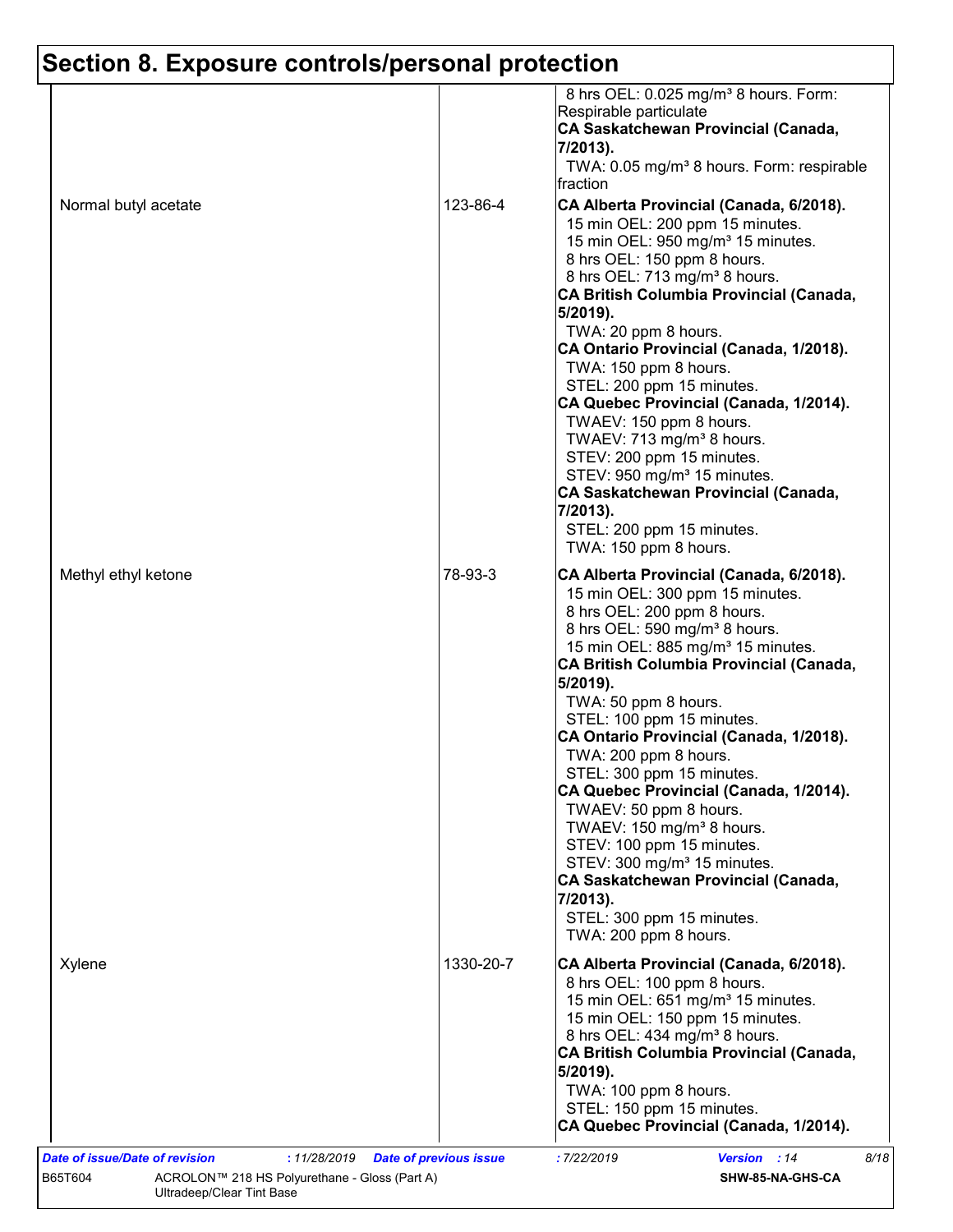|              |                | TWAEV: 100 ppm 8 hours.<br>TWAEV: 434 mg/m <sup>3</sup> 8 hours.<br>STEV: 150 ppm 15 minutes.<br>STEV: 651 mg/m <sup>3</sup> 15 minutes.<br>CA Ontario Provincial (Canada, 1/2018).<br>STEL: 150 ppm 15 minutes.<br>TWA: 100 ppm 8 hours.<br>CA Saskatchewan Provincial (Canada,<br>7/2013).<br>STEL: 150 ppm 15 minutes.<br>TWA: 100 ppm 8 hours.                                                                                                                                                                                                                                                                                                                                                                                                      |
|--------------|----------------|---------------------------------------------------------------------------------------------------------------------------------------------------------------------------------------------------------------------------------------------------------------------------------------------------------------------------------------------------------------------------------------------------------------------------------------------------------------------------------------------------------------------------------------------------------------------------------------------------------------------------------------------------------------------------------------------------------------------------------------------------------|
| Ethylbenzene | $100 - 41 - 4$ | CA Alberta Provincial (Canada, 6/2018).<br>8 hrs OEL: 100 ppm 8 hours.<br>8 hrs OEL: 434 mg/m <sup>3</sup> 8 hours.<br>15 min OEL: 543 mg/m <sup>3</sup> 15 minutes.<br>15 min OEL: 125 ppm 15 minutes.<br>CA British Columbia Provincial (Canada,<br>5/2019).<br>TWA: 20 ppm 8 hours.<br>CA Ontario Provincial (Canada, 1/2018).<br>TWA: 20 ppm 8 hours.<br>CA Quebec Provincial (Canada, 1/2014).<br>TWAEV: 100 ppm 8 hours.<br>TWAEV: 434 mg/m <sup>3</sup> 8 hours.<br>STEV: 125 ppm 15 minutes.<br>STEV: 543 mg/m <sup>3</sup> 15 minutes.<br>CA Saskatchewan Provincial (Canada,<br>7/2013).<br>STEL: 125 ppm 15 minutes.<br>TWA: 100 ppm 8 hours.                                                                                                |
| Naphthalene  | $91 - 20 - 3$  | CA Alberta Provincial (Canada, 6/2018).<br>Absorbed through skin.<br>15 min OEL: 15 ppm 15 minutes.<br>8 hrs OEL: 10 ppm 8 hours.<br>8 hrs OEL: 52 mg/m <sup>3</sup> 8 hours.<br>15 min OEL: 79 mg/m <sup>3</sup> 15 minutes.<br><b>CA British Columbia Provincial (Canada,</b><br>5/2019). Absorbed through skin.<br>TWA: 10 ppm 8 hours.<br>CA Ontario Provincial (Canada, 1/2018).<br>Absorbed through skin.<br>TWA: 10 ppm 8 hours.<br>CA Quebec Provincial (Canada, 1/2014).<br>TWAEV: 10 ppm 8 hours.<br>TWAEV: 52 mg/m <sup>3</sup> 8 hours.<br>STEV: 15 ppm 15 minutes.<br>STEV: 79 mg/m <sup>3</sup> 15 minutes.<br>CA Saskatchewan Provincial (Canada,<br>7/2013). Absorbed through skin.<br>STEL: 15 ppm 15 minutes.<br>TWA: 10 ppm 8 hours. |

**Occupational exposure limits (Mexico)**

| Date of issue/Date of revision                                                        |  |  | : 11/28/2019 Date of previous issue | : 7/22/2019      | <b>Version</b> : 14 | 9/18 |
|---------------------------------------------------------------------------------------|--|--|-------------------------------------|------------------|---------------------|------|
| ACROLON™ 218 HS Polyurethane - Gloss (Part A)<br>B65T604<br>Ultradeep/Clear Tint Base |  |  |                                     | SHW-85-NA-GHS-CA |                     |      |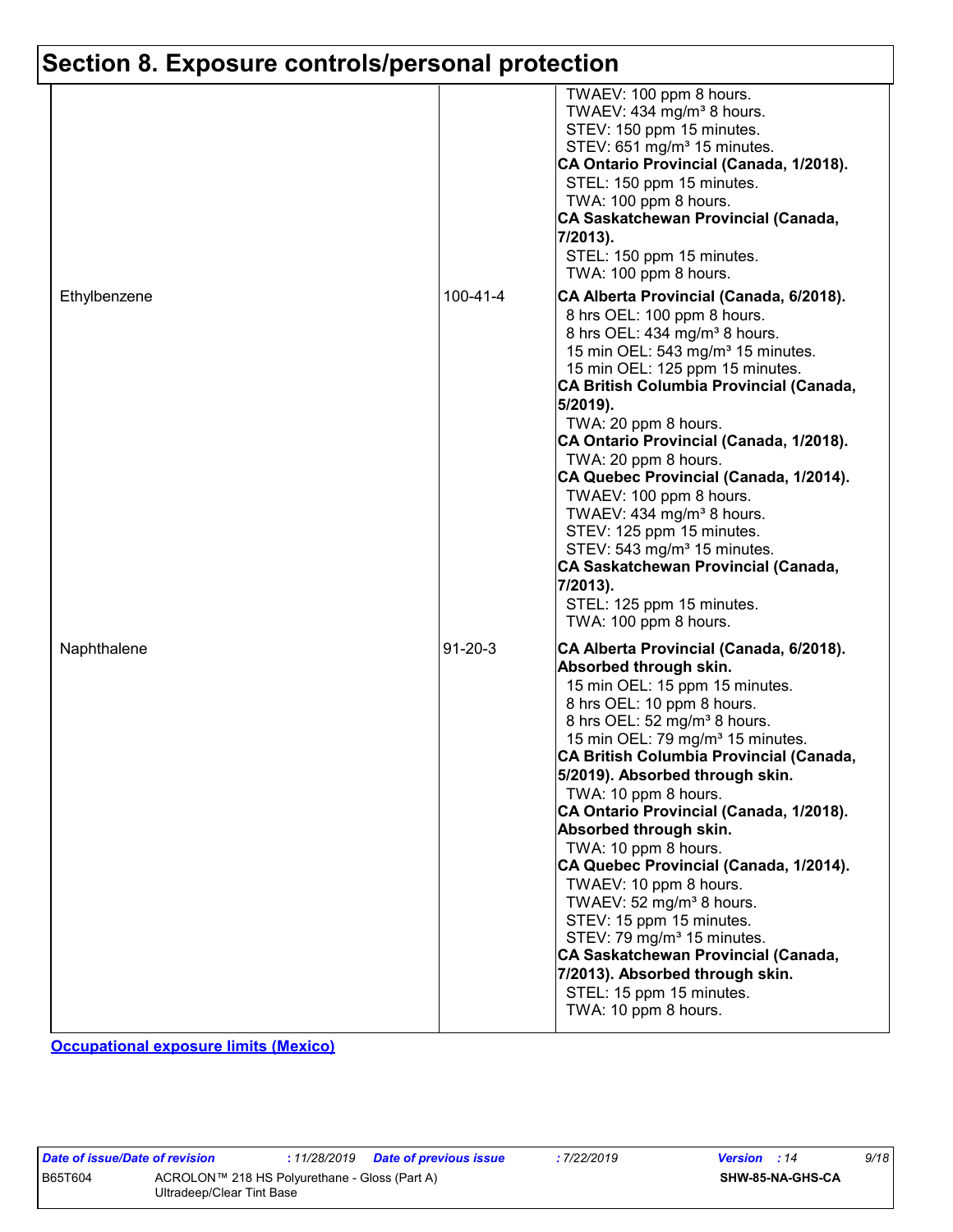| <b>Ingredient name</b>                | CAS#           | <b>Exposure limits</b>                                                                                    |
|---------------------------------------|----------------|-----------------------------------------------------------------------------------------------------------|
| Crystalline Silica, respirable powder | 14808-60-7     | NOM-010-STPS-2014 (Mexico, 4/2016).<br>TWA: 0.025 mg/m <sup>3</sup> 8 hours. Form:<br>Respirable fraction |
| n-Butyl Acetate                       | 123-86-4       | NOM-010-STPS-2014 (Mexico, 4/2016).<br>TWA: 150 ppm 8 hours.<br>STEL: 200 ppm 15 minutes.                 |
| <b>Methyl Ethyl Ketone</b>            | 78-93-3        | NOM-010-STPS-2014 (Mexico, 4/2016).<br>TWA: 200 ppm 8 hours.<br>STEL: 300 ppm 15 minutes.                 |
| Xylene, mixed isomers                 | 1330-20-7      | NOM-010-STPS-2014 (Mexico, 4/2016).<br>STEL: 150 ppm 15 minutes.<br>TWA: 100 ppm 8 hours.                 |
| Ethylbenzene                          | $100 - 41 - 4$ | NOM-010-STPS-2014 (Mexico, 4/2016).<br>TWA: 20 ppm 8 hours.                                               |
| Naphthalene                           | $91 - 20 - 3$  | NOM-010-STPS-2014 (Mexico, 4/2016).<br>TWA: 10 ppm 8 hours.<br>STEL: 15 ppm 15 minutes.                   |

| <b>Appropriate engineering</b><br>controls       |    | : Use only with adequate ventilation. Use process enclosures, local exhaust ventilation or<br>other engineering controls to keep worker exposure to airborne contaminants below any<br>recommended or statutory limits. The engineering controls also need to keep gas,<br>vapor or dust concentrations below any lower explosive limits. Use explosion-proof<br>ventilation equipment.                                                                                                                                                                                                                                |
|--------------------------------------------------|----|------------------------------------------------------------------------------------------------------------------------------------------------------------------------------------------------------------------------------------------------------------------------------------------------------------------------------------------------------------------------------------------------------------------------------------------------------------------------------------------------------------------------------------------------------------------------------------------------------------------------|
| <b>Environmental exposure</b><br><b>controls</b> | t. | Emissions from ventilation or work process equipment should be checked to ensure<br>they comply with the requirements of environmental protection legislation. In some<br>cases, fume scrubbers, filters or engineering modifications to the process equipment<br>will be necessary to reduce emissions to acceptable levels.                                                                                                                                                                                                                                                                                          |
| <b>Individual protection measures</b>            |    |                                                                                                                                                                                                                                                                                                                                                                                                                                                                                                                                                                                                                        |
| <b>Hygiene measures</b>                          |    | : Wash hands, forearms and face thoroughly after handling chemical products, before<br>eating, smoking and using the lavatory and at the end of the working period.<br>Appropriate techniques should be used to remove potentially contaminated clothing.<br>Contaminated work clothing should not be allowed out of the workplace. Wash<br>contaminated clothing before reusing. Ensure that eyewash stations and safety<br>showers are close to the workstation location.                                                                                                                                            |
| <b>Eye/face protection</b>                       | t. | Safety eyewear complying with an approved standard should be used when a risk<br>assessment indicates this is necessary to avoid exposure to liquid splashes, mists,<br>gases or dusts. If contact is possible, the following protection should be worn, unless<br>the assessment indicates a higher degree of protection: chemical splash goggles.                                                                                                                                                                                                                                                                    |
| <b>Skin protection</b>                           |    |                                                                                                                                                                                                                                                                                                                                                                                                                                                                                                                                                                                                                        |
| <b>Hand protection</b>                           |    | : Chemical-resistant, impervious gloves complying with an approved standard should be<br>worn at all times when handling chemical products if a risk assessment indicates this is<br>necessary. Considering the parameters specified by the glove manufacturer, check<br>during use that the gloves are still retaining their protective properties. It should be<br>noted that the time to breakthrough for any glove material may be different for different<br>glove manufacturers. In the case of mixtures, consisting of several substances, the<br>protection time of the gloves cannot be accurately estimated. |
| <b>Body protection</b>                           |    | : Personal protective equipment for the body should be selected based on the task being<br>performed and the risks involved and should be approved by a specialist before<br>handling this product. When there is a risk of ignition from static electricity, wear anti-<br>static protective clothing. For the greatest protection from static discharges, clothing<br>should include anti-static overalls, boots and gloves.                                                                                                                                                                                         |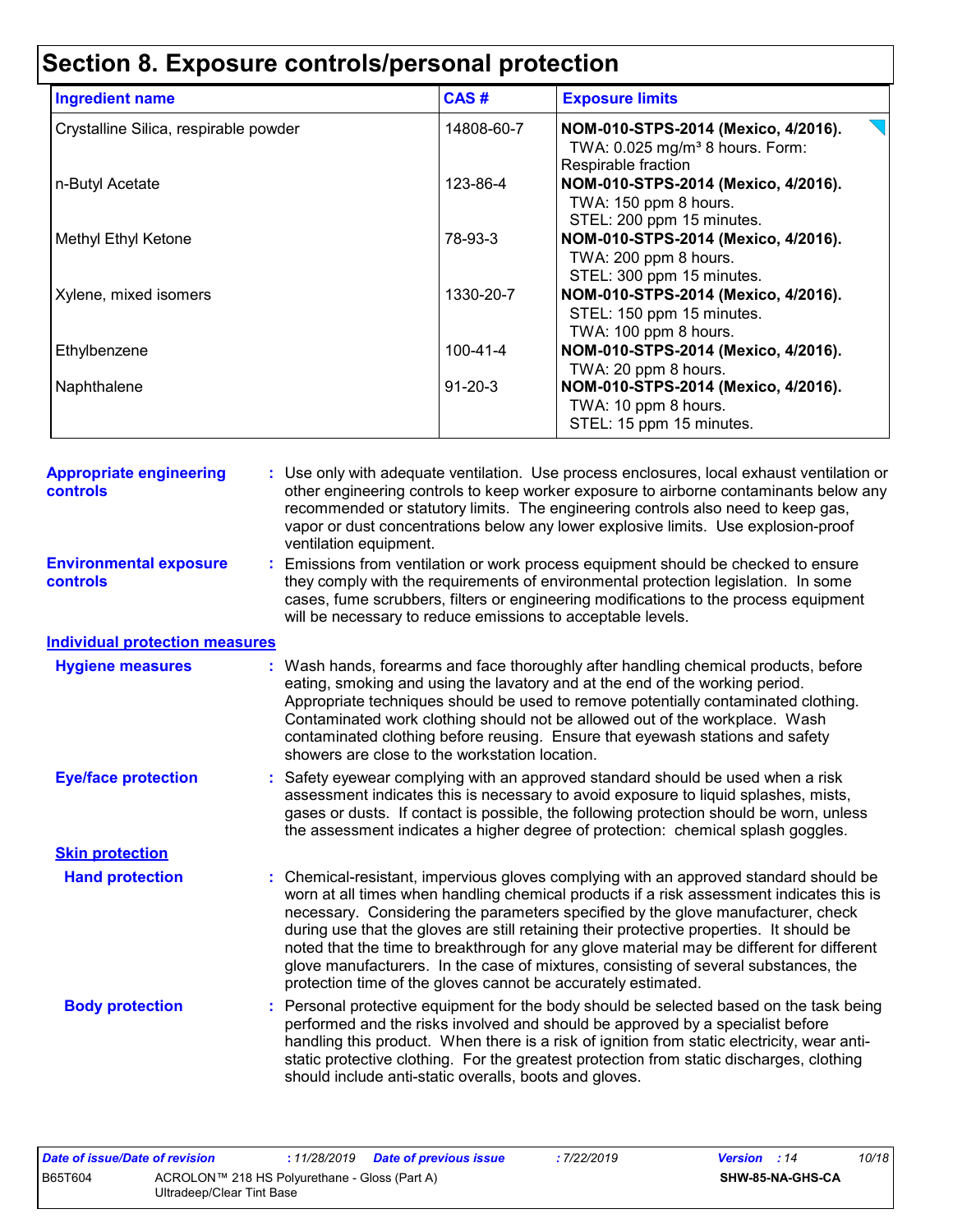| <b>Other skin protection</b>  | : Appropriate footwear and any additional skin protection measures should be selected<br>based on the task being performed and the risks involved and should be approved by a<br>specialist before handling this product.                                                           |
|-------------------------------|-------------------------------------------------------------------------------------------------------------------------------------------------------------------------------------------------------------------------------------------------------------------------------------|
| <b>Respiratory protection</b> | : Based on the hazard and potential for exposure, select a respirator that meets the<br>appropriate standard or certification. Respirators must be used according to a<br>respiratory protection program to ensure proper fitting, training, and other important<br>aspects of use. |

## **Section 9. Physical and chemical properties**

| <b>Appearance</b>                                 |    |                                                                 |
|---------------------------------------------------|----|-----------------------------------------------------------------|
| <b>Physical state</b>                             | ÷. | Liquid.                                                         |
| <b>Color</b>                                      |    | Not available.                                                  |
| Odor                                              |    | Not available.                                                  |
| <b>Odor threshold</b>                             |    | Not available.                                                  |
| рH                                                |    | Not available.                                                  |
| <b>Melting point/freezing point</b>               |    | : Not available.                                                |
| <b>Boiling point/boiling range</b>                |    | : $78^{\circ}$ C (172.4 $^{\circ}$ F)                           |
| <b>Flash point</b>                                |    | Closed cup: 24°C (75.2°F) [Pensky-Martens Closed Cup]           |
| <b>Evaporation rate</b>                           |    | 5.6 (butyl acetate = $1$ )                                      |
| <b>Flammability (solid, gas)</b>                  |    | Not available.                                                  |
| Lower and upper explosive<br>(flammable) limits   |    | $:$ Lower: $0.8\%$<br>Upper: 13.1%                              |
| <b>Vapor pressure</b>                             |    | : 12.1 kPa (90.6 mm Hg) [at 20 $^{\circ}$ C]                    |
| <b>Vapor density</b>                              |    | : $2.48$ [Air = 1]                                              |
| <b>Relative density</b>                           |    | : 1.27                                                          |
| <b>Solubility</b>                                 |    | Not available.                                                  |
| <b>Partition coefficient: n-</b><br>octanol/water |    | $:$ Not available.                                              |
| <b>Auto-ignition temperature</b>                  |    | : Not available.                                                |
| <b>Decomposition temperature</b>                  |    | : Not available.                                                |
| <b>Viscosity</b>                                  |    | Kinematic (40°C (104°F)): >0.205 cm <sup>2</sup> /s (>20.5 cSt) |
| <b>Molecular weight</b>                           | ÷. | Not applicable.                                                 |
| <b>Aerosol product</b>                            |    |                                                                 |
| <b>Heat of combustion</b>                         |    | $: 8.005$ kJ/g                                                  |

## **Section 10. Stability and reactivity**

| <b>Reactivity</b>                            | : No specific test data related to reactivity available for this product or its ingredients.                                                                                                                                               |
|----------------------------------------------|--------------------------------------------------------------------------------------------------------------------------------------------------------------------------------------------------------------------------------------------|
| <b>Chemical stability</b>                    | : The product is stable.                                                                                                                                                                                                                   |
| <b>Possibility of hazardous</b><br>reactions | : Under normal conditions of storage and use, hazardous reactions will not occur.                                                                                                                                                          |
| <b>Conditions to avoid</b>                   | : Avoid all possible sources of ignition (spark or flame). Do not pressurize, cut, weld,<br>braze, solder, drill, grind or expose containers to heat or sources of ignition. Do not<br>allow vapor to accumulate in low or confined areas. |

| Date of issue/Date of revision |                                                                            | : 11/28/2019 Date of previous issue | :7/22/2019 | <b>Version</b> : 14 |                         | 11/18 |
|--------------------------------|----------------------------------------------------------------------------|-------------------------------------|------------|---------------------|-------------------------|-------|
| <b>B65T604</b>                 | ACROLON™ 218 HS Polyurethane - Gloss (Part A)<br>Ultradeep/Clear Tint Base |                                     |            |                     | <b>SHW-85-NA-GHS-CA</b> |       |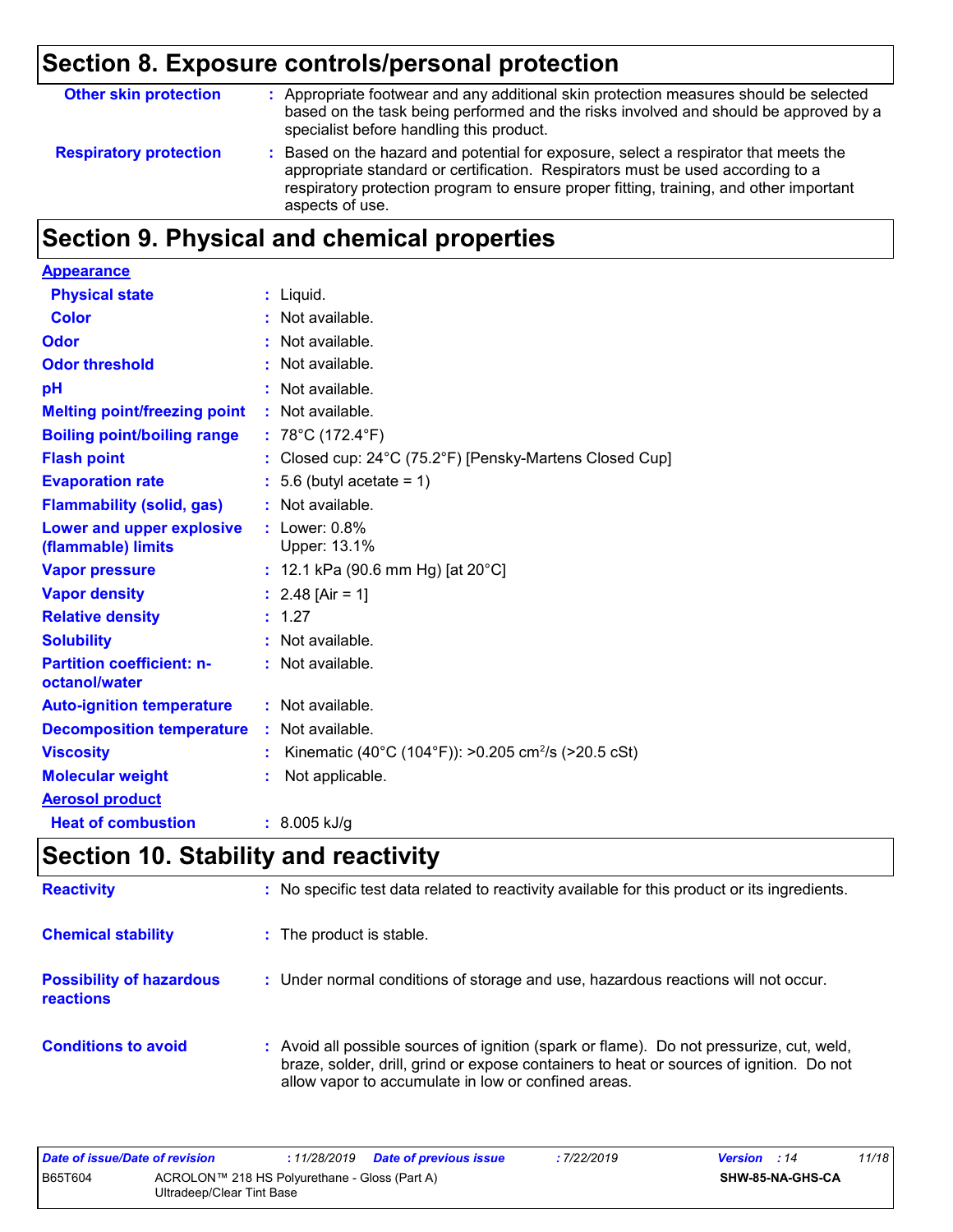### **Section 10. Stability and reactivity**

#### **Incompatible materials :**

: Reactive or incompatible with the following materials: oxidizing materials

**Hazardous decomposition products**

Under normal conditions of storage and use, hazardous decomposition products should **:** not be produced.

### **Section 11. Toxicological information**

#### **Information on toxicological effects**

#### **Acute toxicity**

| <b>Product/ingredient name</b>     | <b>Result</b>        | <b>Species</b> | <b>Dose</b>  | <b>Exposure</b> |
|------------------------------------|----------------------|----------------|--------------|-----------------|
| n-Butyl Acetate                    | LD50 Dermal          | Rabbit         | >17600 mg/kg |                 |
|                                    | LD50 Oral            | Rat            | 10768 mg/kg  |                 |
| 2-methoxy-1-methylethyl<br>acetate | LD50 Dermal          | Rabbit         | $>5$ g/kg    |                 |
|                                    | LD50 Oral            | Rat            | 8532 mg/kg   |                 |
| Methyl Ethyl Ketone                | LD50 Dermal          | Rabbit         | 6480 mg/kg   |                 |
|                                    | LD50 Oral            | Rat            | 2737 mg/kg   |                 |
| Xylene, mixed isomers              | LC50 Inhalation Gas. | Rat            | 5000 ppm     | 4 hours         |
|                                    | LD50 Oral            | Rat            | 4300 mg/kg   |                 |
| Ethylbenzene                       | LD50 Dermal          | Rabbit         | >5000 mg/kg  |                 |
|                                    | LD50 Oral            | Rat            | 3500 mg/kg   |                 |
| Naphthalene                        | LD50 Dermal          | Rabbit         | $>20$ g/kg   |                 |
|                                    | LD50 Oral            | Rat            | 490 mg/kg    |                 |

#### **Irritation/Corrosion**

| <b>Product/ingredient name</b> | <b>Result</b>            | <b>Species</b> | <b>Score</b> | <b>Exposure</b> | <b>Observation</b> |
|--------------------------------|--------------------------|----------------|--------------|-----------------|--------------------|
| n-Butyl Acetate                | Eyes - Moderate irritant | Rabbit         |              | $100$ mg        |                    |
|                                | Skin - Moderate irritant | Rabbit         |              | 24 hours 500    |                    |
|                                |                          |                |              | mg              |                    |
| Methyl Ethyl Ketone            | Skin - Mild irritant     | Rabbit         |              | 24 hours 14     |                    |
|                                |                          |                |              | mg              |                    |
|                                | Skin - Moderate irritant | Rabbit         |              | 24 hours 500    |                    |
|                                |                          |                |              | mg              |                    |
| Xylene, mixed isomers          | Eyes - Mild irritant     | Rabbit         |              | 87 mg           |                    |
|                                | Eyes - Severe irritant   | Rabbit         |              | 24 hours 5      |                    |
|                                |                          |                |              | mg              |                    |
|                                | Skin - Mild irritant     | Rat            |              | 8 hours 60 UI   |                    |
|                                | Skin - Moderate irritant | Rabbit         |              | 24 hours 500    |                    |
|                                |                          |                |              | mg              |                    |
|                                | Skin - Moderate irritant | Rabbit         |              | 100 %           |                    |
| <b>Heavy Aromatic Naphtha</b>  | Skin - Mild irritant     | Rabbit         |              | 24 hours 500    |                    |
|                                |                          |                |              | UI              |                    |
| Ethylbenzene                   | Eyes - Severe irritant   | Rabbit         |              | 500 mg          |                    |
|                                | Skin - Mild irritant     | Rabbit         |              | 24 hours 15     |                    |
|                                |                          |                |              | mg              |                    |
| Naphthalene                    | Skin - Mild irritant     | Rabbit         |              | 495 mg          |                    |
|                                | Skin - Severe irritant   | Rabbit         |              | 24 hours 0.05   |                    |
|                                |                          |                |              | MI              |                    |

#### **Sensitization**

Not available.

#### **Mutagenicity**

Not available.

#### **Carcinogenicity**

| Date of issue/Date of revision |                                               | :11/28/2019 | <b>Date of pre</b> |
|--------------------------------|-----------------------------------------------|-------------|--------------------|
| B65T604                        | ACROLON™ 218 HS Polyurethane - Gloss (Part A) |             |                    |
|                                | Ultradeep/Clear Tint Base                     |             |                    |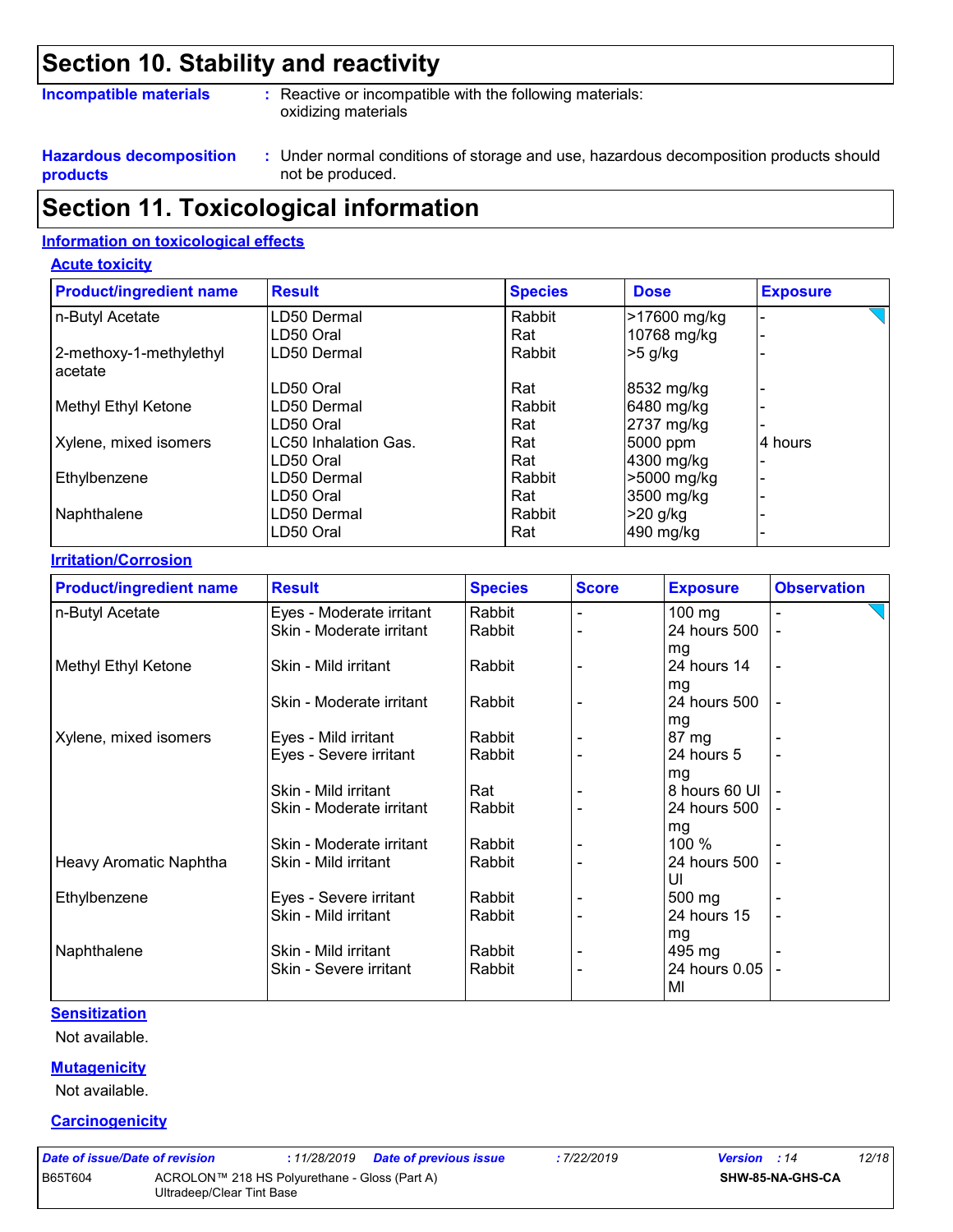### **Section 11. Toxicological information**

#### Not available.

#### **Classification**

| <b>Product/ingredient name</b>                    | <b>OSHA</b> | <b>IARC</b> | <b>NTP</b>                                       |
|---------------------------------------------------|-------------|-------------|--------------------------------------------------|
| Crystalline Silica, respirable<br><i>I</i> powder |             |             | Known to be a human carcinogen.                  |
| Xylene, mixed isomers                             |             | 3           |                                                  |
| Ethylbenzene                                      |             | 2Β          |                                                  |
| Naphthalene                                       |             | 2B          | Reasonably anticipated to be a human carcinogen. |

#### **Reproductive toxicity**

Not available.

#### **Teratogenicity**

Not available.

#### **Specific target organ toxicity (single exposure)**

| <b>Name</b>                        | <b>Category</b> | <b>Route of</b><br>exposure | <b>Target organs</b>            |
|------------------------------------|-----------------|-----------------------------|---------------------------------|
| n-Butyl Acetate                    | Category 3      | Not applicable.             | Narcotic effects                |
| 2-methoxy-1-methylethyl acetate    | Category 3      | Not applicable.             | Narcotic effects                |
| Methyl Ethyl Ketone                | Category 3      | Not applicable.             | Narcotic effects                |
|                                    | Category 3      | Not applicable.             | Respiratory tract<br>irritation |
| Xylene, mixed isomers              | Category 3      | Not applicable.             | Respiratory tract<br>irritation |
| Heavy Aromatic Naphtha             | Category 3      | Not applicable.             | Narcotic effects                |
| Ethylbenzene                       | Category 3      | Not applicable.             | Narcotic effects                |
|                                    | Category 3      | Not applicable.             | Respiratory tract<br>irritation |
| <b>Heavy Aliphatic Solvent</b>     | Category 3      | Not applicable.             | Narcotic effects                |
|                                    | Category 3      | Not applicable.             | Respiratory tract<br>irritation |
| Med. Aliphatic Hydrocarbon Solvent | Category 3      | Not applicable.             | Narcotic effects                |
|                                    | Category 3      | Not applicable.             | Respiratory tract<br>irritation |
| Naphthalene                        | Category 3      | Not applicable.             | Narcotic effects                |
|                                    | Category 3      | Not applicable.             | Respiratory tract<br>irritation |

#### **Specific target organ toxicity (repeated exposure)**

| <b>Name</b>                                                                                                                             | <b>Category</b>                                                    | <b>Route of</b><br>exposure                                                        | <b>Target organs</b>                                                                                    |
|-----------------------------------------------------------------------------------------------------------------------------------------|--------------------------------------------------------------------|------------------------------------------------------------------------------------|---------------------------------------------------------------------------------------------------------|
| Crystalline Silica, respirable powder<br>Methyl Ethyl Ketone<br>Xylene, mixed isomers<br>Ethylbenzene<br><b>Heavy Aliphatic Solvent</b> | Category 1<br>Category 2<br>Category 2<br>Category 2<br>Category 1 | Inhalation<br>Not determined<br>Not determined<br>Not determined<br>Not determined | Not determined<br>Not determined<br>Not determined<br>Not determined<br>central nervous<br>system (CNS) |
| Med. Aliphatic Hydrocarbon Solvent<br>Naphthalene                                                                                       | Category 1<br>Category 2                                           | Not determined<br>Not determined                                                   | Not determined<br>Not determined                                                                        |

**Aspiration hazard**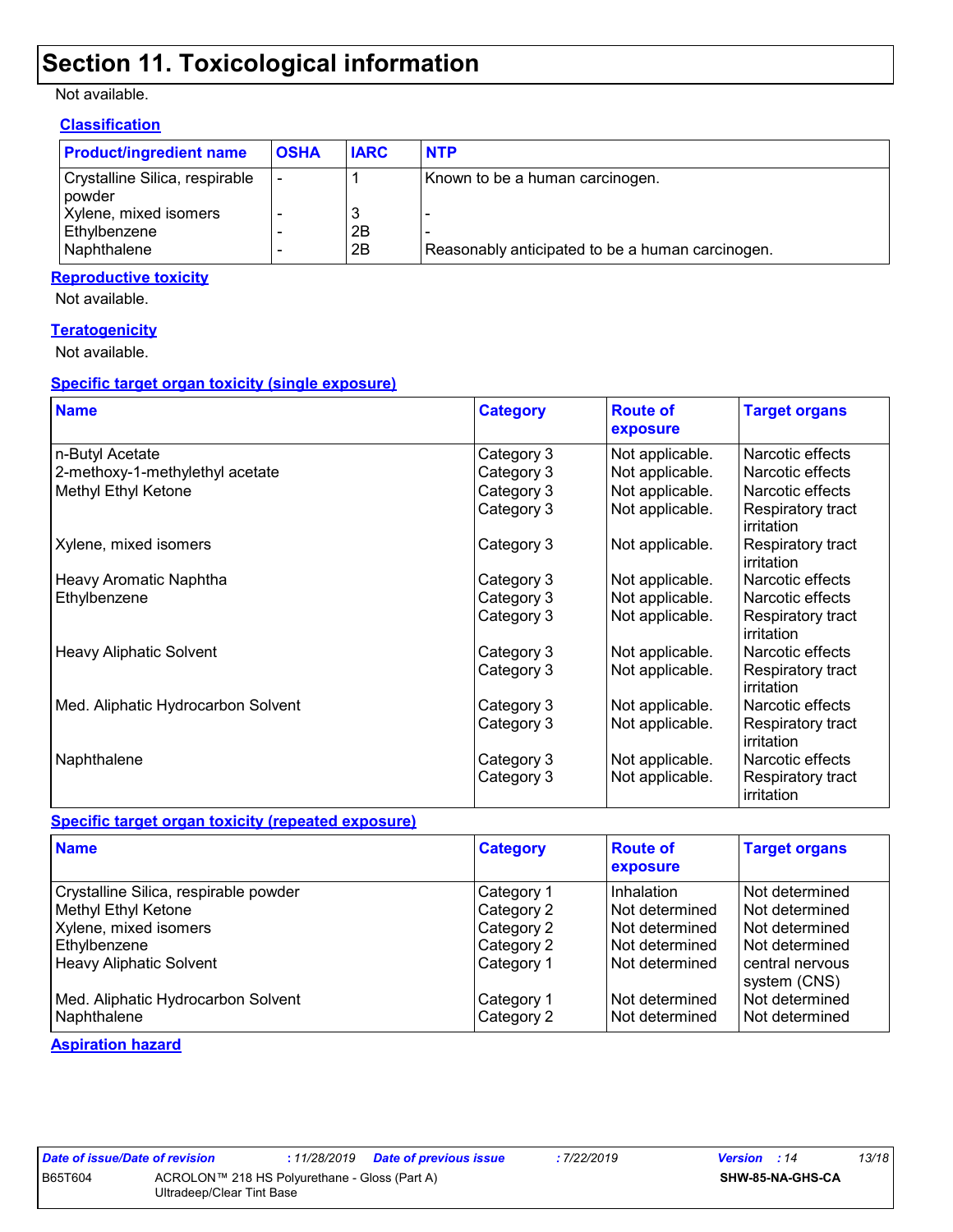## **Section 11. Toxicological information**

| <b>Name</b>                        | <b>Result</b>                         |
|------------------------------------|---------------------------------------|
| Xylene, mixed isomers              | <b>ASPIRATION HAZARD - Category 1</b> |
| Heavy Aromatic Naphtha             | <b>ASPIRATION HAZARD - Category 1</b> |
| Ethylbenzene                       | <b>ASPIRATION HAZARD - Category 1</b> |
| <b>Heavy Aliphatic Solvent</b>     | <b>ASPIRATION HAZARD - Category 1</b> |
| Med. Aliphatic Hydrocarbon Solvent | <b>ASPIRATION HAZARD - Category 1</b> |
| Naphthalene                        | <b>ASPIRATION HAZARD - Category 1</b> |

| <b>Information on the likely</b><br>routes of exposure | : Not available.                                                                                                                                                         |
|--------------------------------------------------------|--------------------------------------------------------------------------------------------------------------------------------------------------------------------------|
| <b>Potential acute health effects</b>                  |                                                                                                                                                                          |
| <b>Eye contact</b>                                     | : Causes serious eye irritation.                                                                                                                                         |
| <b>Inhalation</b>                                      | : Can cause central nervous system (CNS) depression. May cause drowsiness or<br>dizziness.                                                                               |
| <b>Skin contact</b>                                    | : Causes skin irritation. May cause an allergic skin reaction.                                                                                                           |
| <b>Ingestion</b>                                       | : Can cause central nervous system (CNS) depression.                                                                                                                     |
|                                                        | Symptoms related to the physical, chemical and toxicological characteristics                                                                                             |
| <b>Eye contact</b>                                     | : Adverse symptoms may include the following:<br>pain or irritation<br>watering<br>redness                                                                               |
| <b>Inhalation</b>                                      | : Adverse symptoms may include the following:<br>nausea or vomiting<br>headache<br>drowsiness/fatigue<br>dizziness/vertigo<br>unconsciousness                            |
| <b>Skin contact</b>                                    | : Adverse symptoms may include the following:<br>irritation<br>redness                                                                                                   |
| <b>Ingestion</b>                                       | : No specific data.                                                                                                                                                      |
|                                                        | Delayed and immediate effects and also chronic effects from short and long term exposure                                                                                 |
| <b>Short term exposure</b>                             |                                                                                                                                                                          |
| <b>Potential immediate</b><br>effects                  | : Not available.                                                                                                                                                         |
| <b>Potential delayed effects</b>                       | : Not available.                                                                                                                                                         |
| <b>Long term exposure</b>                              |                                                                                                                                                                          |
| <b>Potential immediate</b><br>effects                  | : Not available.                                                                                                                                                         |
| <b>Potential delayed effects</b>                       | : Not available.                                                                                                                                                         |
| <b>Potential chronic health effects</b>                |                                                                                                                                                                          |
| Not available.                                         |                                                                                                                                                                          |
| <b>General</b>                                         | : Causes damage to organs through prolonged or repeated exposure. Once sensitized, a<br>severe allergic reaction may occur when subsequently exposed to very low levels. |
| <b>Carcinogenicity</b>                                 | : May cause cancer. Risk of cancer depends on duration and level of exposure.                                                                                            |
| <b>Mutagenicity</b>                                    | : No known significant effects or critical hazards.                                                                                                                      |

- **Teratogenicity :** No known significant effects or critical hazards.
- **Developmental effects :** No known significant effects or critical hazards.

| <b>Developmental chects</b>    |                                                                            | . TWO KITOWIT SIGHTIICAHTE CHECLS OF CHILICAL HAZARUS. |            |                     |  |       |
|--------------------------------|----------------------------------------------------------------------------|--------------------------------------------------------|------------|---------------------|--|-------|
| Date of issue/Date of revision |                                                                            | : 11/28/2019 Date of previous issue                    | :7/22/2019 | <b>Version</b> : 14 |  | 14/18 |
| B65T604                        | ACROLON™ 218 HS Polyurethane - Gloss (Part A)<br>Ultradeep/Clear Tint Base |                                                        |            | SHW-85-NA-GHS-CA    |  |       |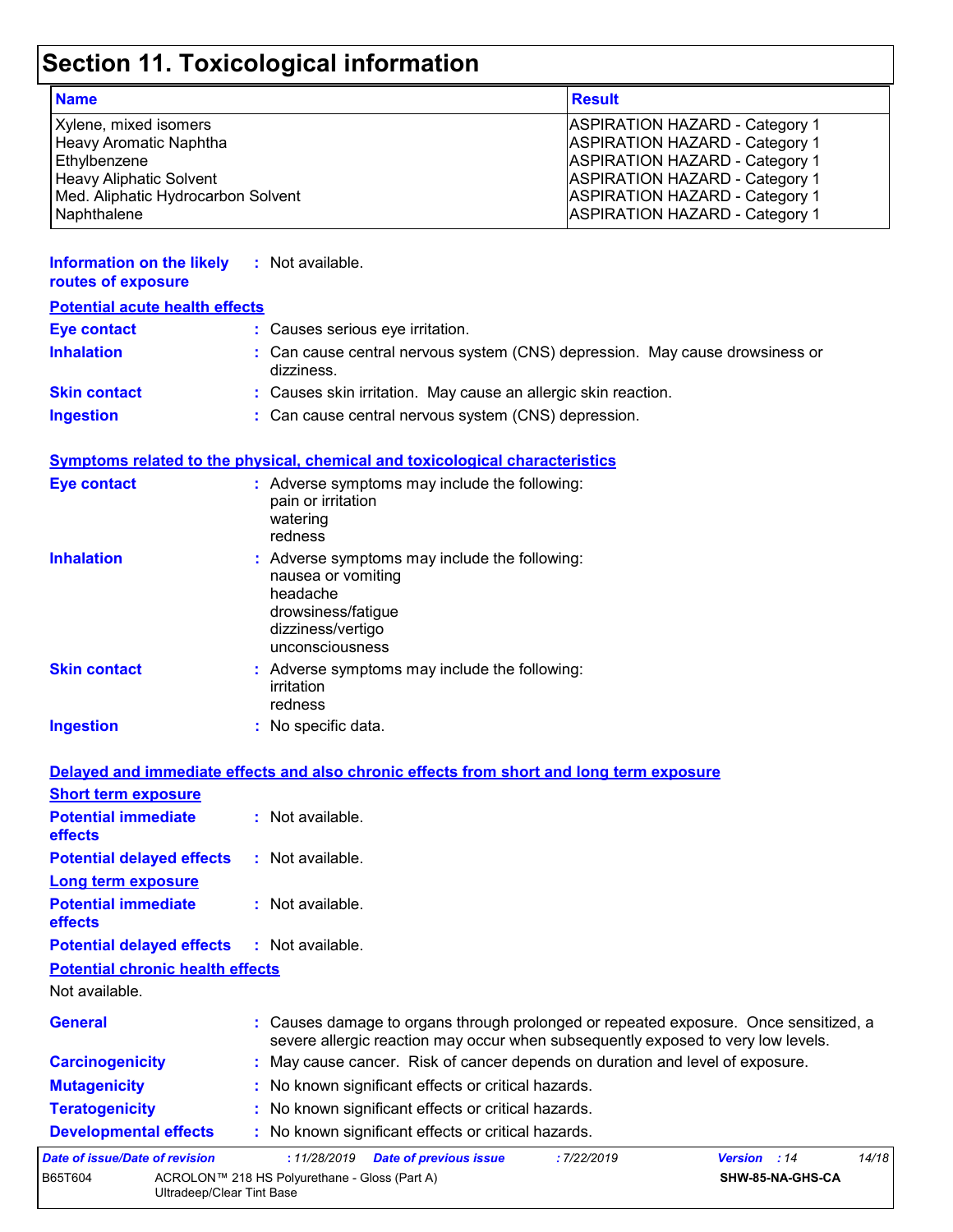### **Section 11. Toxicological information**

**Toxicity**

**Fertility effects :** No known significant effects or critical hazards.

#### **Numerical measures of toxicity Acute toxicity estimates**

| <u>I loato toxiony oothingtoo</u>    |                                                   |  |  |  |  |  |  |
|--------------------------------------|---------------------------------------------------|--|--|--|--|--|--|
| <b>Route</b>                         | <b>ATE value</b>                                  |  |  |  |  |  |  |
| Oral<br>Dermal<br>Inhalation (gases) | 37836.65 mg/kg<br>30867.62 mg/kg<br>140307.37 ppm |  |  |  |  |  |  |

## **Section 12. Ecological information**

| <b>Product/ingredient name</b> | <b>Result</b>                        | <b>Species</b>                              | <b>Exposure</b> |
|--------------------------------|--------------------------------------|---------------------------------------------|-----------------|
| n-Butyl Acetate                | Acute LC50 32 mg/l Marine water      | Crustaceans - Artemia salina                | 48 hours        |
|                                | Acute LC50 18000 µg/l Fresh water    | Fish - Pimephales promelas                  | 96 hours        |
| Methyl Ethyl Ketone            | Acute EC50 >500000 µg/l Marine water | Algae - Skeletonema costatum                | 96 hours        |
|                                | Acute EC50 5091000 µg/l Fresh water  | Daphnia - Daphnia magna -<br>Larvae         | 48 hours        |
|                                | Acute LC50 3220000 µg/l Fresh water  | Fish - Pimephales promelas                  | 96 hours        |
| Xylene, mixed isomers          | Acute LC50 8500 µg/l Marine water    | Crustaceans - Palaemonetes<br>pugio         | 48 hours        |
|                                | Acute LC50 13400 µg/l Fresh water    | Fish - Pimephales promelas                  | 96 hours        |
| Ethylbenzene                   | Acute EC50 4600 µg/l Fresh water     | Algae - Pseudokirchneriella<br>subcapitata  | 72 hours        |
|                                | Acute EC50 3600 µg/l Fresh water     | Algae - Pseudokirchneriella<br>subcapitata  | 96 hours        |
|                                | Acute EC50 6.53 mg/l Marine water    | Crustaceans - Artemia sp. -<br>Nauplii      | 48 hours        |
|                                | Acute EC50 2.93 mg/l Fresh water     | Daphnia - Daphnia magna -<br>Neonate        | 48 hours        |
|                                | Acute LC50 4200 µg/l Fresh water     | Fish - Oncorhynchus mykiss                  | 96 hours        |
| Naphthalene                    | Acute EC50 1.6 mg/l Fresh water      | Daphnia - Daphnia magna -<br><b>Neonate</b> | 48 hours        |
|                                | Acute LC50 2350 µg/l Marine water    | Crustaceans - Palaemonetes<br>pugio         | 48 hours        |
|                                | Acute LC50 213 µg/l Fresh water      | Fish - Melanotaenia fluviatilis -<br>Larvae | 96 hours        |
|                                | Chronic NOEC 0.5 mg/l Marine water   | Crustaceans - Uca pugnax - Adult 3 weeks    |                 |
|                                | Chronic NOEC 1.5 mg/l Fresh water    | Fish - Oreochromis mossambicus              | 60 days         |

#### **Persistence and degradability**

| <b>Product/ingredient name</b> | <b>Aquatic half-life</b> | <b>Photolysis</b> | Biodegradability |
|--------------------------------|--------------------------|-------------------|------------------|
| In-Butyl Acetate               |                          |                   | Readily          |
| Methyl Ethyl Ketone            |                          |                   | Readily          |
| Xylene, mixed isomers          |                          |                   | Readily          |
| Ethylbenzene                   |                          |                   | Readily          |

#### **Bioaccumulative potential**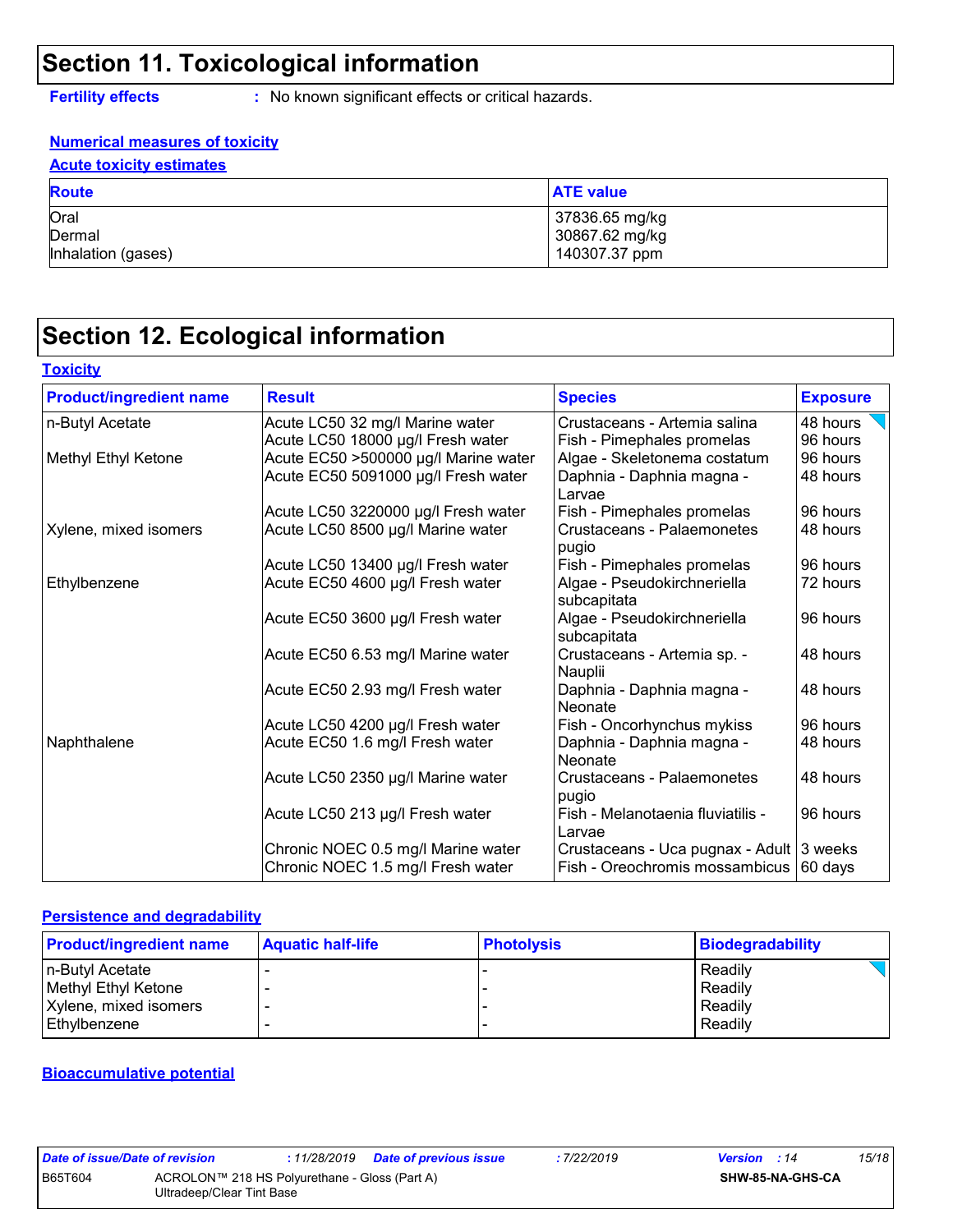## **Section 12. Ecological information**

| <b>Product/ingredient name</b> | $LogP_{ow}$ | <b>BCF</b>   | <b>Potential</b> |
|--------------------------------|-------------|--------------|------------------|
| Xylene, mixed isomers          |             | 18.1 to 25.9 | low              |
| Heavy Aromatic Naphtha         |             | l 99 to 5780 | high             |
| <b>Heavy Aliphatic Solvent</b> |             | 10 to 2500   | high             |
| <b>Naphthalene</b>             |             | 36.5 to 168  | low              |

#### **Mobility in soil**

**Soil/water partition coefficient (K**<sup>oc</sup>)

**:** Not available.

**Other adverse effects** : No known significant effects or critical hazards.

### **Section 13. Disposal considerations**

The generation of waste should be avoided or minimized wherever possible. Disposal of this product, solutions and any by-products should at all times comply with the requirements of environmental protection and waste disposal legislation and any regional local authority requirements. Dispose of surplus and non-recyclable products via a licensed waste disposal contractor. Waste should not be disposed of untreated to the sewer unless fully compliant with the requirements of all authorities with jurisdiction. Waste packaging should be recycled. Incineration or landfill should only be considered when recycling is not feasible. This material and its container must be disposed of in a safe way. Care should be taken when handling emptied containers that have not been cleaned or rinsed out. Empty containers or liners may retain some product residues. Vapor from product residues may create a highly flammable or explosive atmosphere inside the container. Do not cut, weld or grind used containers unless they have been cleaned thoroughly internally. Avoid dispersal of spilled material and runoff and contact with soil, waterways, drains and sewers. **Disposal methods :**

### **Section 14. Transport information**

|                                       | <b>DOT</b><br><b>Classification</b>                                        | <b>TDG</b><br><b>Classification</b>                                                                                                          | <b>Mexico</b><br><b>Classification</b> | <b>IATA</b>    | <b>IMDG</b>                                |
|---------------------------------------|----------------------------------------------------------------------------|----------------------------------------------------------------------------------------------------------------------------------------------|----------------------------------------|----------------|--------------------------------------------|
| <b>UN number</b>                      | <b>UN1263</b>                                                              | <b>UN1263</b>                                                                                                                                | <b>UN1263</b>                          | <b>UN1263</b>  | <b>UN1263</b>                              |
| <b>UN proper</b><br>shipping name     | <b>PAINT</b>                                                               | <b>PAINT</b>                                                                                                                                 | <b>PAINT</b>                           | <b>PAINT</b>   | <b>PAINT</b>                               |
| <b>Transport</b><br>hazard class(es)  | 3                                                                          | $\mathbf{3}$                                                                                                                                 | 3                                      | 3              | 3                                          |
| <b>Packing group</b>                  | $\mathbf{III}$                                                             | $\mathbf{III}$                                                                                                                               | III                                    | $\mathbf{III}$ | $\mathbf{III}$                             |
| <b>Environmental</b><br>hazards       | No.                                                                        | No.                                                                                                                                          | No.                                    | No.            | No.                                        |
| <b>Additional</b><br>information      |                                                                            | Product classified<br>as per the<br>following sections<br>of the<br>Transportation of<br>Dangerous Goods<br>Regulations:<br>2.18-2.19 (Class |                                        |                | <b>Emergency</b><br>schedules F-E, S-<br>E |
| <b>Date of issue/Date of revision</b> | : 11/28/2019                                                               | <b>Date of previous issue</b>                                                                                                                | :7/22/2019                             |                | 16/18<br>Version : 14                      |
| B65T604                               | ACROLON™ 218 HS Polyurethane - Gloss (Part A)<br>Ultradeep/Clear Tint Base |                                                                                                                                              |                                        |                | SHW-85-NA-GHS-CA                           |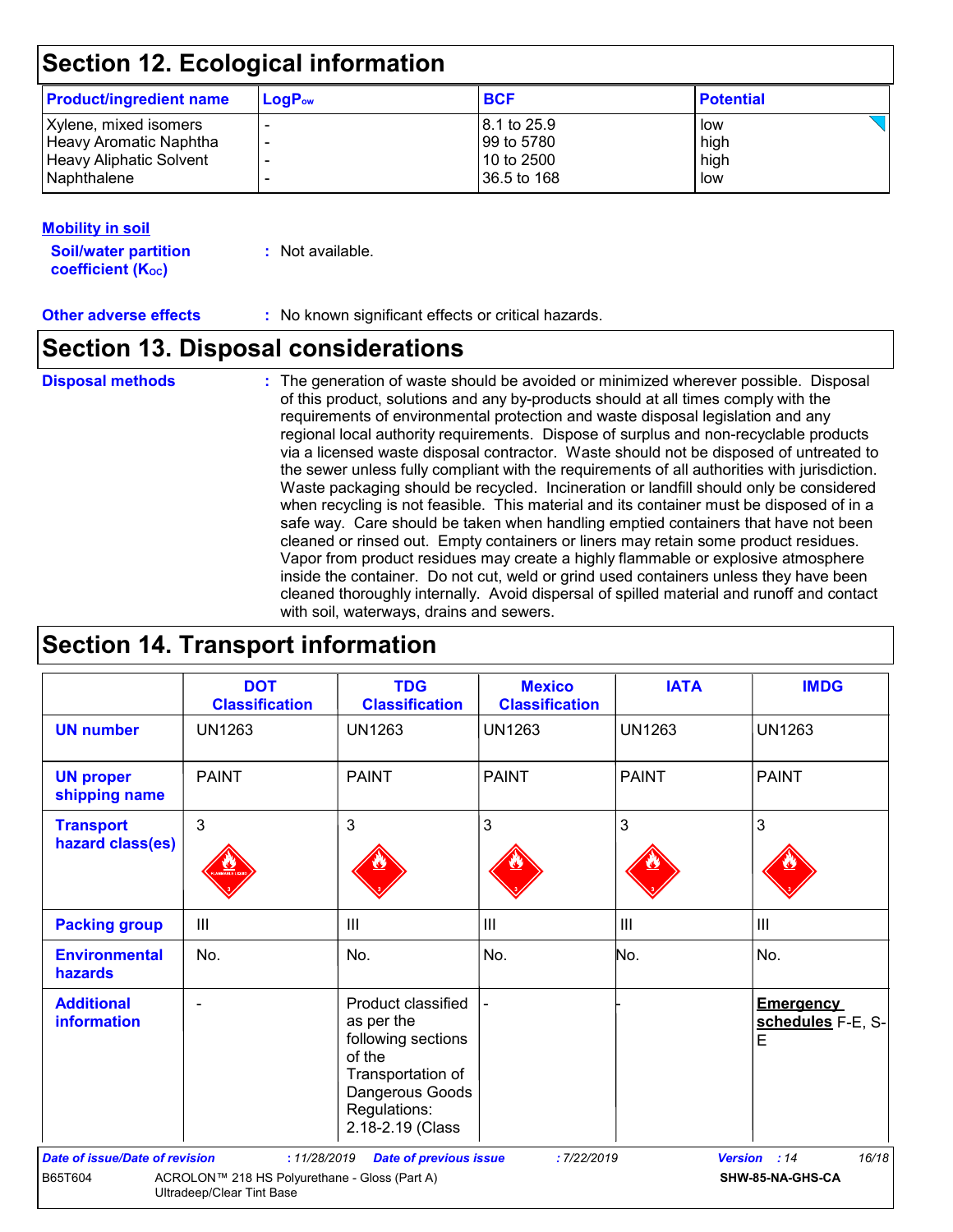|                                                                                        |                  | $3)$ .                                                                                                                                                                                                                                                               |                    |                                                                                        |
|----------------------------------------------------------------------------------------|------------------|----------------------------------------------------------------------------------------------------------------------------------------------------------------------------------------------------------------------------------------------------------------------|--------------------|----------------------------------------------------------------------------------------|
|                                                                                        | <b>ERG No.</b>   | <b>ERG No.</b>                                                                                                                                                                                                                                                       | <b>ERG No.</b>     |                                                                                        |
|                                                                                        | 128              | 128                                                                                                                                                                                                                                                                  | 128                |                                                                                        |
|                                                                                        |                  | consider container sizes. The presence of a shipping description for a particular<br>mode of transport (sea, air, etc.), does not indicate that the product is packaged<br>suitably for that mode of transport. All packaging must be reviewed for suitability prior |                    |                                                                                        |
|                                                                                        |                  | of the person offering the product for transport. People loading and unloading<br>dangerous goods must be trained on all of the risks deriving from the substances                                                                                                   |                    | to shipment, and compliance with the applicable regulations is the sole responsibility |
|                                                                                        | : Not available. | and on all actions in case of emergency situations.                                                                                                                                                                                                                  |                    |                                                                                        |
|                                                                                        |                  | <b>Proper shipping name</b>                                                                                                                                                                                                                                          | $:$ Not available. |                                                                                        |
| <b>Transport in bulk according</b><br>to Annex II of MARPOL and<br>the <b>IBC</b> Code | <b>Ship type</b> |                                                                                                                                                                                                                                                                      | : Not available.   |                                                                                        |

| <b>International lists</b> | : Australia inventory (AICS): Not determined.                |
|----------------------------|--------------------------------------------------------------|
|                            | China inventory (IECSC): Not determined.                     |
|                            | Japan inventory (ENCS): Not determined.                      |
|                            | Japan inventory (ISHL): Not determined.                      |
|                            | Korea inventory (KECI): Not determined.                      |
|                            | New Zealand Inventory of Chemicals (NZIoC): Not determined.  |
|                            | Philippines inventory (PICCS): Not determined.               |
|                            | Taiwan Chemical Substances Inventory (TCSI): Not determined. |
|                            | Thailand inventory: Not determined.                          |
|                            | Turkey inventory: Not determined.                            |
|                            | Vietnam inventory: Not determined.                           |
|                            |                                                              |

### **Section 16. Other information**

**Hazardous Material Information System (U.S.A.)**



**International regulations**

**The customer is responsible for determining the PPE code for this material. For more information on HMIS® Personal Protective Equipment (PPE) codes, consult the HMIS® Implementation Manual.**

**Caution: HMIS® ratings are based on a 0-4 rating scale, with 0 representing minimal hazards or risks, and 4 representing significant hazards or risks. Although HMIS® ratings and the associated label are not required on SDSs or products leaving a facility under 29 CFR 1910.1200, the preparer may choose to provide them. HMIS® ratings are to be used with a fully implemented HMIS® program. HMIS® is a registered trademark and service mark of the American Coatings Association, Inc.**

**Procedure used to derive the classification**